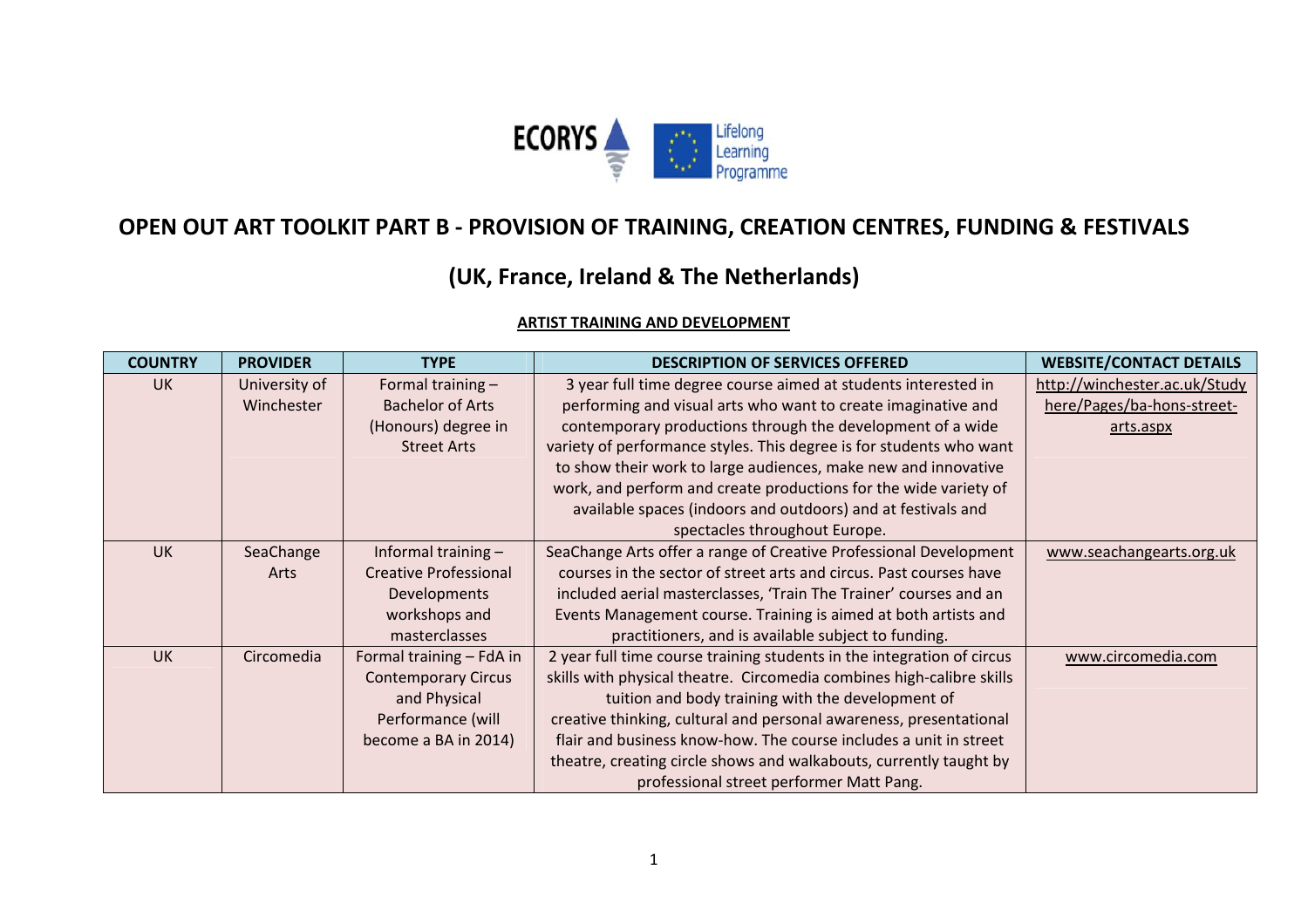| <b>UK</b>   | <b>ISAN</b>           | A national membership        | ISAN aims to develop the Outdoor Arts sector through networking,      | http://isanuk.org             |
|-------------|-----------------------|------------------------------|-----------------------------------------------------------------------|-------------------------------|
|             |                       | organisation for the         | lobbying, information-sharing, training, research and advocacy        |                               |
|             |                       | strategic development of     | support and advice for members. They also provide general sector      |                               |
|             |                       | <b>Outdoor Arts</b>          | services, and represent 100 members comprising artists, producers,    |                               |
|             |                       |                              | presenters, promoters and support agencies working in Outdoor         |                               |
|             |                       |                              | Arts in the UK and Ireland.                                           |                               |
| <b>UK</b>   | <b>NASA UK</b>        | <b>The National</b>          | NASA aims to support and develop the professional practice of UK      | http://nasauk.org/about/      |
|             |                       | <b>Association of Street</b> | based street artists by engaging in strategy and policy discussions,  |                               |
|             |                       | Artists is an independent    | advocating for the sector and networking with key organisations,      |                               |
|             |                       | UK network of creative       | providing information sharing, discussion forums and peer support     |                               |
|             |                       | practitioners making         | and undertaking research and delivering developmental projects.       |                               |
|             |                       | work for the outdoors        |                                                                       |                               |
| The         | Various               | Formal training -            | 4 years full-time degree course aimed at students interested in       | http://www.hku.nl/web/show    |
| Netherlands | schools on            | <b>Bachelor of Arts</b>      | performing and visual arts, but oriented in specific discipline like  |                               |
|             | <b>Bachelor level</b> |                              | drama, theatre, dance or teaching in one of the performance styles.   |                               |
|             |                       |                              | This degree is oriented mainly for indoor arts.                       |                               |
| The         | <b>Fontys Shool</b>   | <b>Bachelor Circus &amp;</b> | 4 years full-time degree course aimed at students who want to         | http://fontys.nl/Studeren/Opl |
| Netherlands | of Arts, Circus       | Performance Art              | show their work to large audiences, make new and innovative work,     | eidingen/Circus-and-          |
|             | &                     | (AcApA)                      | and perform and create productions for the wide variety of            | Performance-Art-full-time.htm |
|             | Performance           |                              | available spaces (indoors and outdoors) and at festivals and          |                               |
|             | Arts                  |                              | spectacles throughout Europe.                                         |                               |
| The         | Various               | Informal, amateur            | Short courses and projects of various periodical time-periods for     | www.cke.nl                    |
| Netherlands | cultural              | training                     | theatre, drama, dance, and performance for kids, young and adults     |                               |
|             | centers               |                              | who have interest in developing skills and learning the possibilities |                               |
|             |                       |                              | of the market professionally or educationally, Afterwards some        |                               |
|             |                       |                              | resume in a more formal training                                      |                               |
| Ireland     | <b>Belfast</b>        | A community based            | The Belfast Community Circus was established in 1985 and offers a     | http://www.belfastcircus.org/ |
|             | Community             | circus school for young      | wide range of programmes for varying levels of skill. They also run   |                               |
|             | <b>Circus</b>         | people and people with       | am international exchange programme with many different               |                               |
|             |                       | a passion for circus         | participants experiencing circus through different cultures.          |                               |
| Ireland     | Galway                | A community based            | Galway Community Circus was established in 2002 and has been at       |                               |
|             | Community             | circus school for young      | the forefront of developing circus for Young people since that time.  | http://www.galwaycommunit     |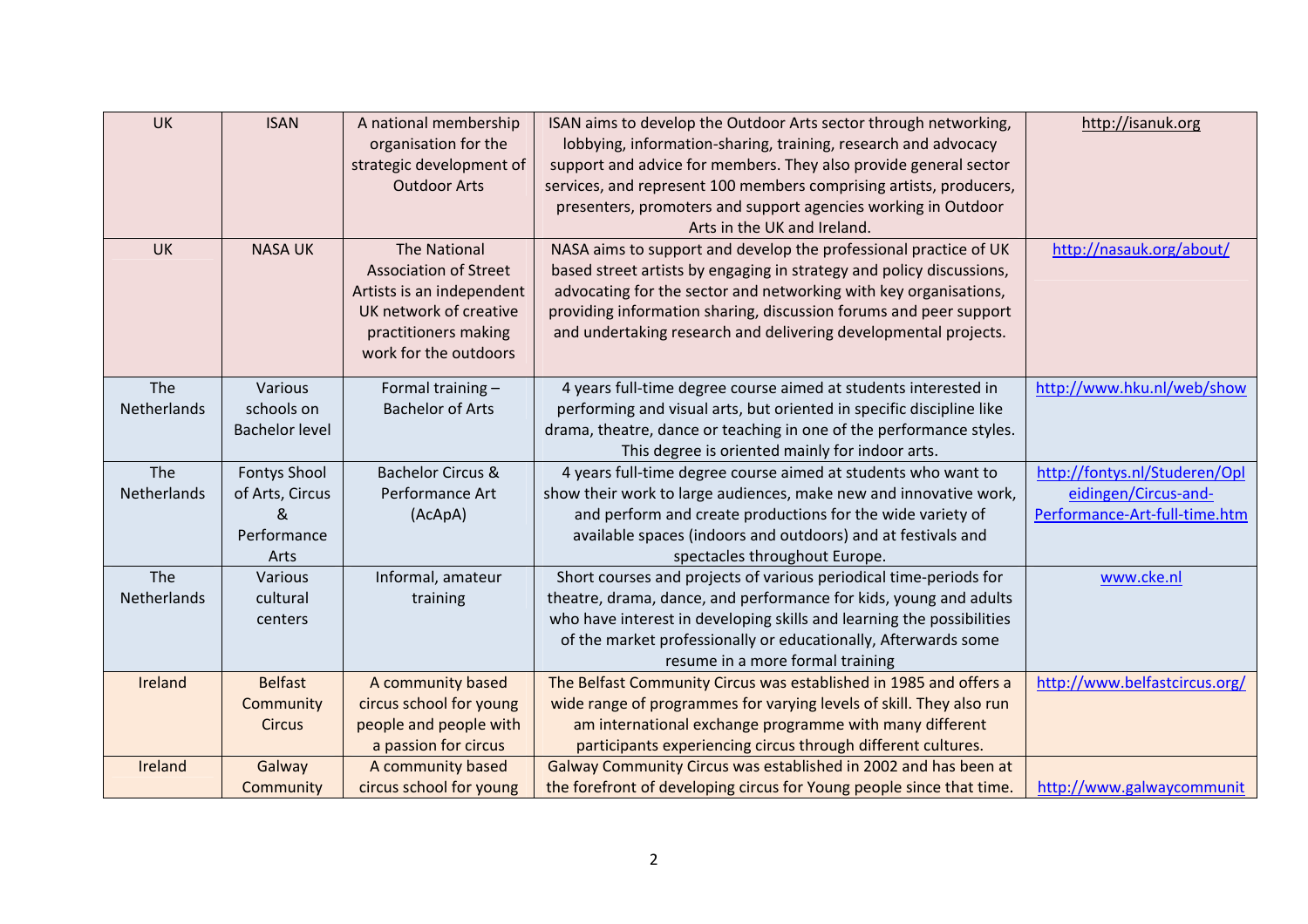|         | <b>Circus</b> | people and people with       | From age $3 - 23$ Galway community circus offers training in a wide                                                    | ycircus.com/                  |
|---------|---------------|------------------------------|------------------------------------------------------------------------------------------------------------------------|-------------------------------|
|         |               | a passion for circus         | range of circus skills and has initiated a lot of cross border and                                                     |                               |
|         |               |                              | international exchange programmes throughout Europe.                                                                   |                               |
| Ireland | University of | <b>Formal Training MA in</b> | The University of Limerick are piloting a programme in Festive Arts                                                    | http://www.ul.ie/news-        |
|         | Limerick      | <b>Festive Arts</b>          | for the first time this year.                                                                                          | centre/news/the-worlds-first- |
|         |               |                              |                                                                                                                        | ma-in-festive-arts-launched-  |
|         |               |                              |                                                                                                                        | at-ul                         |
|         |               |                              | Please note there are no third level opportunities for circus/spectacle/street arts as art forms in Ireland currently. |                               |
| France  | La FAI AR     | Advanced training and        | A training centre dedicated to artistic creation in public space                                                       | www.faiar.org                 |
|         |               | itinerant street arts        | included within the City of Street Arts in Marseille.                                                                  |                               |
|         |               |                              | First traveling higher education in France and Europe                                                                  |                               |
|         |               |                              | and courses for professional or aspiring artists.                                                                      |                               |
|         |               |                              | FAI AR is for emerging designers from all artistic backgrounds and                                                     |                               |
|         |               |                              | nationalities but also professional artists who wish to examine and                                                    |                               |
|         |               |                              | improve their practices.                                                                                               |                               |
| France  | L'Agecif      | Formal training              | L'Agecif, (supported by the Ministry of Culture), proposes                                                             | www.agecif.com                |
|         |               |                              | formations, in partnerships with HorsLesMurs. 'To produce and                                                          |                               |
|         |               |                              | distribute a street art or circus show', and 'Perform in public                                                        |                               |
|         |               |                              | spaces'.                                                                                                               |                               |
| France  | L'Usine       | Formal training -            | "L'Usine" based in Tournefeuille, proposes vocational formations in:                                                   | www.lusine.net                |
|         |               | <b>Creative Professional</b> | construction of set pieces, welding, pyrotechnics, manufacture of                                                      |                               |
|         |               | Development workshops        | costumes and props, scenography, acting, administrative                                                                |                               |
|         |               | and masterclasses            | production, new technologies. The factory is a place of artistic                                                       |                               |
|         |               |                              | creation. It pursues its mission around three main axes:                                                               |                               |
|         |               |                              | - L'Usine is a support for artistic creation. L'Usine supports projects                                                |                               |
|         |               |                              | whose records are related to public space and question our lives. It                                                   |                               |
|         |               |                              | supports and welcomes its walls shows the creation of national and                                                     |                               |
|         |               |                              | international companies.                                                                                               |                               |
|         |               |                              | - The inclusion of artistic projects in the area. L'Usine is a venue and                                               |                               |
|         |               |                              | conducts artistic actions in Toulouse Métropole (37 towns), at                                                         |                               |
|         |               |                              | national and European level. It participates in the development of in                                                  |                               |
|         |               |                              | situ creations that bear on the territory and its inhabitants.                                                         |                               |
|         |               |                              | - The development of arts resources of the street pole. L'Usine                                                        |                               |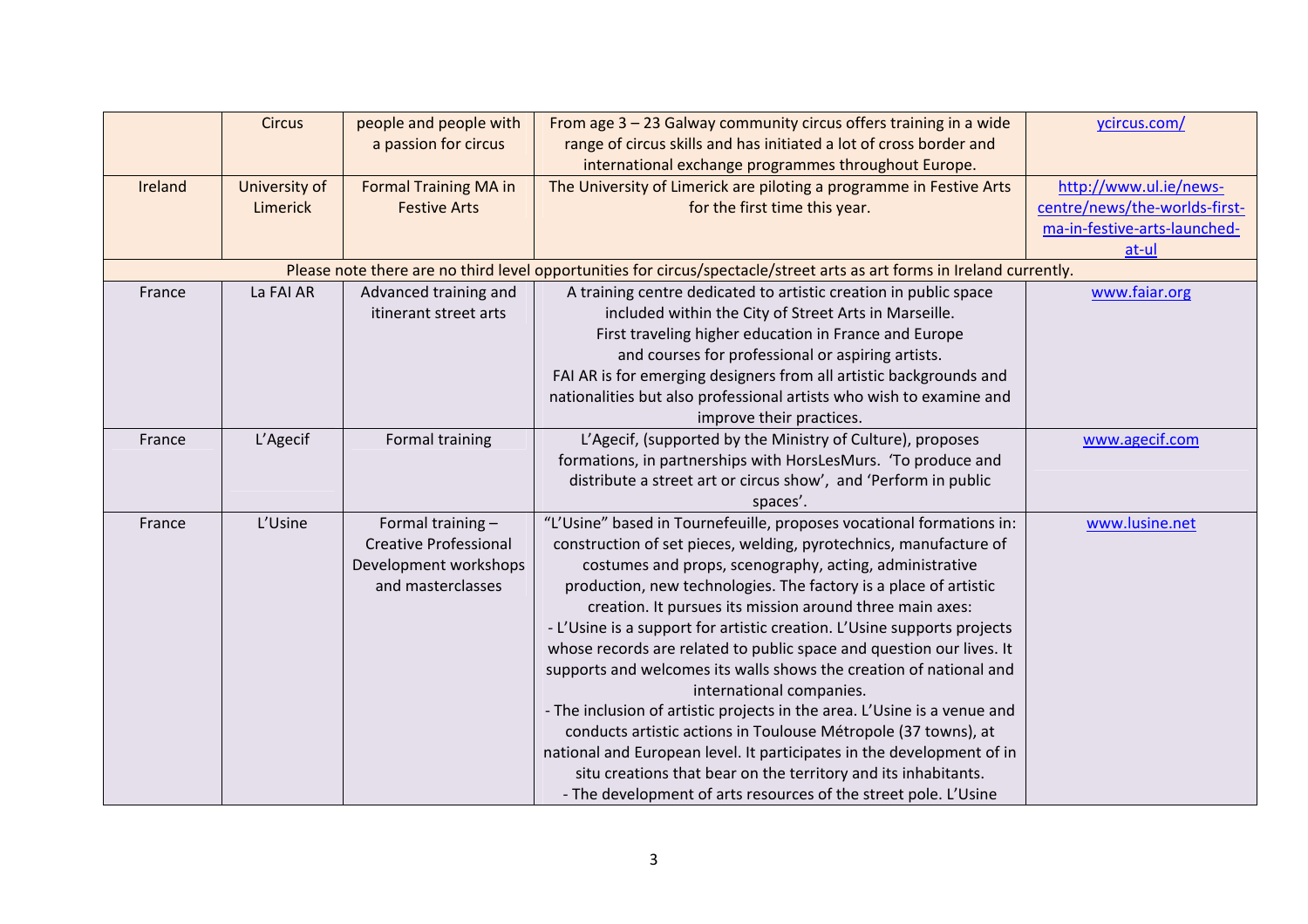|        |               |                         | offers a documentation center, a place for professional meetings,      |                         |
|--------|---------------|-------------------------|------------------------------------------------------------------------|-------------------------|
|        |               |                         | training.                                                              |                         |
|        |               |                         | L'Usine is a creative shared between several companies permanent       |                         |
|        |               |                         | residence: La Machine, La Ménagerie, Le Phun et Les Thérèses.          |                         |
| France | L'ENSATT      | Ecole Nationale         | Based in Lyon, the ENSATT proposes courses focused on cultural         | www.ensatt.fr           |
|        |               | Supérieure des Arts et  | practices in public spaces.                                            |                         |
|        |               |                         |                                                                        |                         |
|        |               | Techniques du Théâtre - |                                                                        |                         |
|        |               | National Higher School  |                                                                        |                         |
|        |               | of Theater Arts and     |                                                                        |                         |
|        |               | <b>Technics</b>         |                                                                        |                         |
| France | University of | The Master 2: "Cultural | Master 2 Cultural Projects in the Public Space caters for future       | http://masterpcep.over- |
|        | Paris 1       | projects in the public  | professionals in the design and production of cultural projects, open  | blog.com/               |
|        | (Panthéon-    | space"                  | to the diversity of contemporary artistic proposals, particularly in   |                         |
|        | Sorbonne)     |                         | the areas of public space dedicated to the arts engaged in a           |                         |
|        |               |                         | reflection on the relationship between arts, cultures, peoples and     |                         |
|        |               |                         | territories in France and Europe.                                      |                         |
|        |               |                         | The objective of the teaching staff of the Master is to train          |                         |
|        |               |                         | professionals who have honed their reflective skills (able to develop  |                         |
|        |               |                         | a critical analysis of the relationship between the arts, cultures,    |                         |
|        |               |                         | peoples and territories), creative skills (able to imagine and support |                         |
|        |               |                         | original projects in multidisciplinary teams outside the patterns of   |                         |
|        |               |                         | production and traditional broadcast) and technical skills (having     |                         |
|        |               |                         | operational control of the main tools for the design and               |                         |
|        |               |                         | development of artistic projects, particularly in the public sphere).  |                         |

## **CREATION CENTRES**

| <b>COUNTRY</b> | <b>NAME AND</b><br><b>LOCATION OF</b><br><b>CENTRE</b> | <b>SERVICES OFFERED</b>                                                                                                        | <b>ORGANISATION</b><br><b>RESPONSIBLE</b><br><b>FOR CENTRE</b> | <b>WEBSITE/CONTACT DETAILS</b>       |
|----------------|--------------------------------------------------------|--------------------------------------------------------------------------------------------------------------------------------|----------------------------------------------------------------|--------------------------------------|
| <b>UK</b>      | The Drill House,<br><b>Great Yarmouth</b>              | Large main creation space with additional upstairs training<br>room, office facilities and kitchen/catering area. Support from | SeaChange Arts                                                 | www.seachangearts.org.uk/drill-house |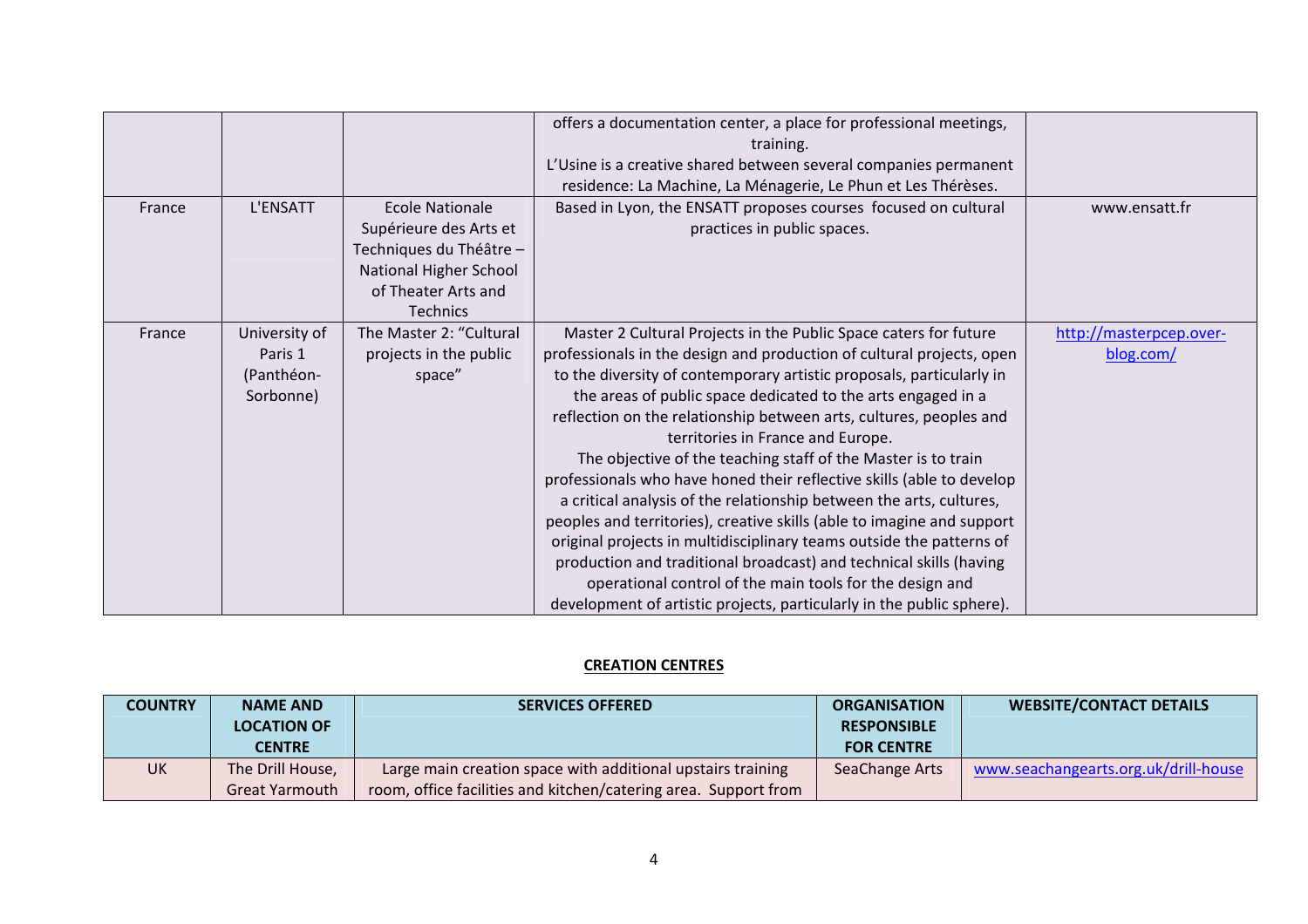|                                                                                                                     |                   | SeaChange Arts team includes production and direction<br>support, and assistance with accommodation and travel |                         |                                      |  |
|---------------------------------------------------------------------------------------------------------------------|-------------------|----------------------------------------------------------------------------------------------------------------|-------------------------|--------------------------------------|--|
|                                                                                                                     |                   | arrangements.                                                                                                  |                         |                                      |  |
| <b>UK</b>                                                                                                           | Artsdepot,        | Multiple spaces available for hire. Some technical and                                                         | Artsdepot               | http://www.artsdepot.co.uk/about/spa |  |
|                                                                                                                     | London            | administrative support available for selected companies.                                                       |                         | cesandfacilities/index.php           |  |
|                                                                                                                     |                   | Administrative facilities including wi-fi and desk space available.                                            |                         |                                      |  |
|                                                                                                                     |                   | Administrative and co-production support offered to selected                                                   |                         |                                      |  |
|                                                                                                                     |                   | companies.                                                                                                     |                         |                                      |  |
| <b>UK</b>                                                                                                           | Circomedia,       | Portland Square - large space with sprung wooden dance floor                                                   | Circomedia              | http://www.circomedia.com/download   |  |
|                                                                                                                     | <b>Bristol</b>    | and smaller break out room available. Includes changing areas                                                  |                         | s/VenueHire.pdf                      |  |
|                                                                                                                     |                   | and shower facilities. Options for natural light or blackout.                                                  |                         |                                      |  |
|                                                                                                                     |                   | Administrative facilities including telephone, photocopier, fax                                                |                         |                                      |  |
|                                                                                                                     |                   | and internet available. In-kind support including residencies                                                  |                         |                                      |  |
|                                                                                                                     |                   | available to selected companies. Circomedia also have use                                                      |                         |                                      |  |
|                                                                                                                     |                   | other dance/aerial studios at the Kingswood Foundation in                                                      |                         |                                      |  |
|                                                                                                                     |                   | Kingswood.                                                                                                     |                         |                                      |  |
| <b>UK</b>                                                                                                           | Circus Space,     | Multiple spaces available. Funding and administrative support                                                  | <b>Circus Space</b>     | http://www.circusspace.co.uk/venue-  |  |
|                                                                                                                     | London            | available for selected companies.                                                                              |                         | hire                                 |  |
| <b>UK</b>                                                                                                           | Jacksons Lane,    | 5 spaces including mirrors, semi-sprung floors, PA systems and                                                 | Jacksons Lane           | http://www.jacksonslane.org.uk/hire- |  |
|                                                                                                                     | London            | toilets. Options for natural light or blackout. Technical and                                                  |                         | us/spaces-and-studios/               |  |
|                                                                                                                     |                   | marketing support offered to selected companies                                                                |                         |                                      |  |
| <b>UK</b>                                                                                                           | Roundhouse,       | Multiple spaces available including a large main space with                                                    | Roundhouse              | http://www.roundhouse.org.uk/hire/sp |  |
|                                                                                                                     | London            | kitchen facilities, staff support (technical, event and duty                                                   |                         | aces-for-hire                        |  |
|                                                                                                                     |                   | manager), technical equipment, lighting, power and water.                                                      |                         |                                      |  |
|                                                                                                                     |                   | Smaller studio spaces also available. Production, administration,                                              |                         |                                      |  |
|                                                                                                                     |                   | legal and technical support offered to selected companies.                                                     |                         |                                      |  |
| <b>UK</b>                                                                                                           | Stratford Circus, | 2 auditoriums including lighting, sound and projection facilities.                                             | <b>Stratford Circus</b> | https://www.stratford-circus.com     |  |
|                                                                                                                     | London            | Separate rehearsal studio containing sprung floor, mirrors,                                                    |                         |                                      |  |
|                                                                                                                     |                   | dance bars, and electric shutters. Changing areas also available.                                              |                         |                                      |  |
|                                                                                                                     |                   | Hire rate negotiable in exchange for community engagement                                                      |                         |                                      |  |
|                                                                                                                     |                   | activities. Joint applications for funding for residency support<br>are also considered in some cases          |                         |                                      |  |
|                                                                                                                     |                   |                                                                                                                |                         |                                      |  |
| For further information on UK Creation Centres please visit http://www.circostrada.org/IMG/pdf/Residencies UK-2.pdf |                   |                                                                                                                |                         |                                      |  |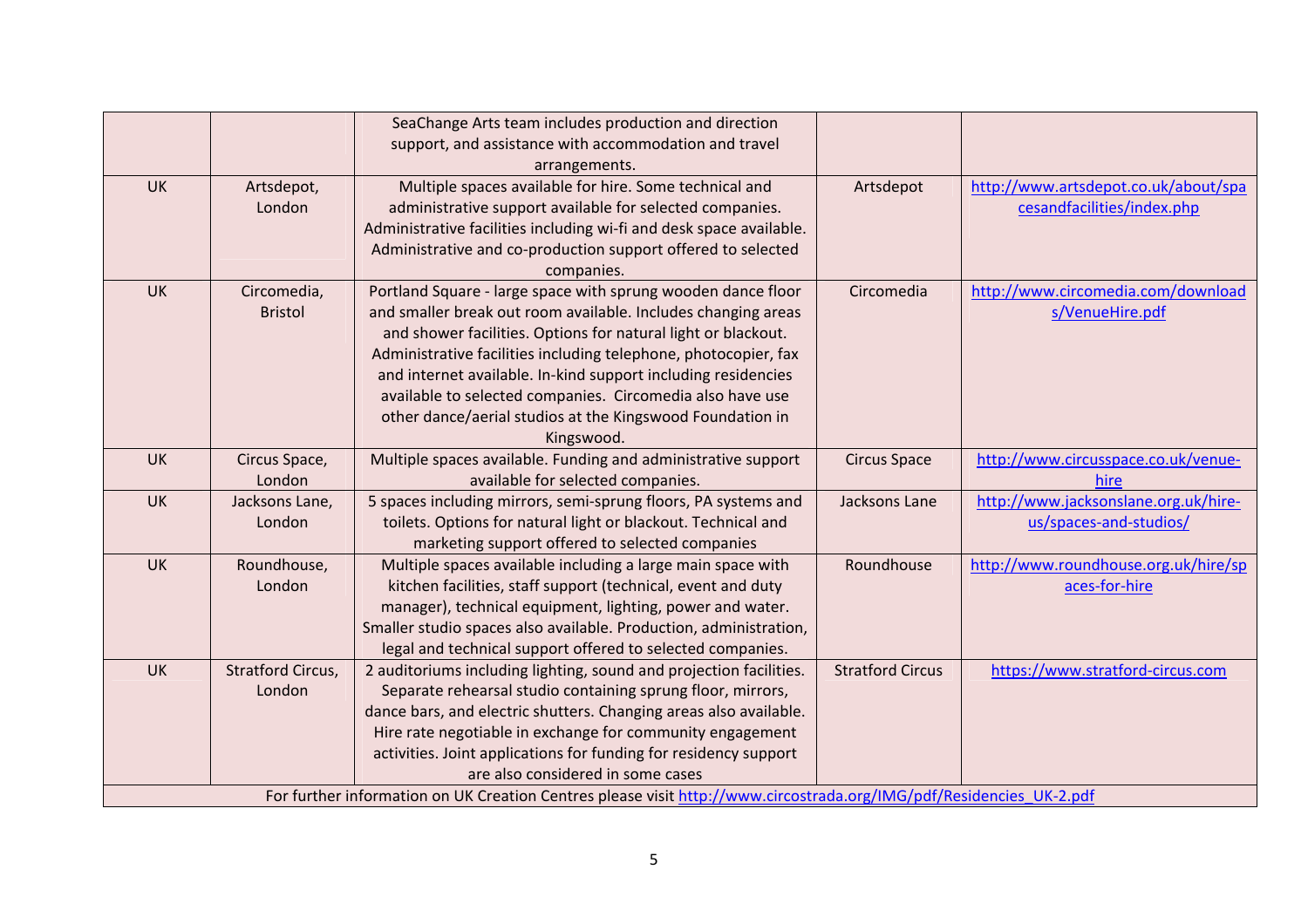| Ireland | <b>Cork Circus</b><br>Factory | A training space for circus artists to learn and train in their craft.                                                                                                | <b>Cork Circus</b>      | http://www.corkcircus.net/ |
|---------|-------------------------------|-----------------------------------------------------------------------------------------------------------------------------------------------------------------------|-------------------------|----------------------------|
| Ireland | <b>Waterford Spraoi</b>       | Waterford Spraoi have a large studio for building and creating                                                                                                        | <b>Waterford Spraoi</b> | http://www.spraoi.com/     |
|         |                               | their giant spectacles. It is only for the use of Spraoi.                                                                                                             |                         |                            |
| Ireland | <b>Macnas</b>                 | Macnas have a large studio for building and creating their giant                                                                                                      | <b>Macnas</b>           | http://www.macnas.com/     |
|         |                               | spectacles. It is only for the use of Macnas.                                                                                                                         |                         |                            |
| Ireland | <b>Bui Bolg</b>               | Bui Bolg have a large studio for building and creating their giant                                                                                                    | <b>Bui Bolg</b>         | http://buibolg.ie/         |
|         |                               | spectacles. It is only for the use of Bui Bolg.                                                                                                                       |                         |                            |
|         |                               | Please note that all of these are privately operated and as such there is no space available currently where artists may be invited to complete residencies on behalf |                         |                            |
|         |                               | of the county or state.                                                                                                                                               |                         |                            |
| France  | LIEUX PUBLICS,                | LIEUX PUBLICS is the National Centre for creating street art, by                                                                                                      | <b>LIEUX PUBLICS</b>    | www.lieuxpublics.com       |
|         | Marseille                     | agreement with the Ministry of Culture and the City of                                                                                                                |                         |                            |
|         |                               | Marseille, and conducted by the composer Pierre Sauvageot.                                                                                                            |                         |                            |
|         |                               | With a permanent artistic eye and around a central axis "new                                                                                                          |                         |                            |
|         |                               | urban writing," LIEUX PUBLICS assists companies in their                                                                                                              |                         |                            |
|         |                               | creations and questions the role of art in the city through a                                                                                                         |                         |                            |
|         |                               | series of complementary actions: co-productions, scenic and                                                                                                           |                         |                            |
|         |                               | sound residences, public trials, action research, publishing,                                                                                                         |                         |                            |
|         |                               | resource center, invented rituals and new distribution formats,                                                                                                       |                         |                            |
|         |                               | creations from the Director. European network driver In Situ,                                                                                                         |                         |                            |
|         |                               | and very active on the local and territorial stage, it is a national                                                                                                  |                         |                            |
|         |                               | reference center on issues of creation and prospective. It is one                                                                                                     |                         |                            |
|         |                               | of the structures of the future City of street arts in Marseille.                                                                                                     |                         |                            |
| France  | L'ABATTOIR,                   | National Center of Street Arts, L'Abattoir is a manufacturing site                                                                                                    | L'ABATTOIR              | www.labattoir.com          |
|         | Chalon-sur-Saône              | maintained by the government with a "street art" specific                                                                                                             |                         |                            |
|         | (Bourgogne)                   | mission. at the end of each residence, greeted artists present                                                                                                        |                         |                            |
|         |                               | their work step in Chalon public. These entry-friendly and free                                                                                                       |                         |                            |
|         |                               | time for the public to discover and meet the artists in residence.                                                                                                    |                         |                            |
|         |                               | Through various networks recently introduced diffusion cities                                                                                                         |                         |                            |
|         |                               | "relay" but also actors of associative and educational sphere                                                                                                         |                         |                            |
|         |                               | combine their skills to enable people to share their planning                                                                                                         |                         |                            |
|         |                               | skills and sensitivity to the companies.                                                                                                                              |                         |                            |
| France  | L'ATELIER 231,                | National Center of Street Arts, L'Atelier 231, with its support                                                                                                       | L'ATELIER 231           | www.atelier231.fr          |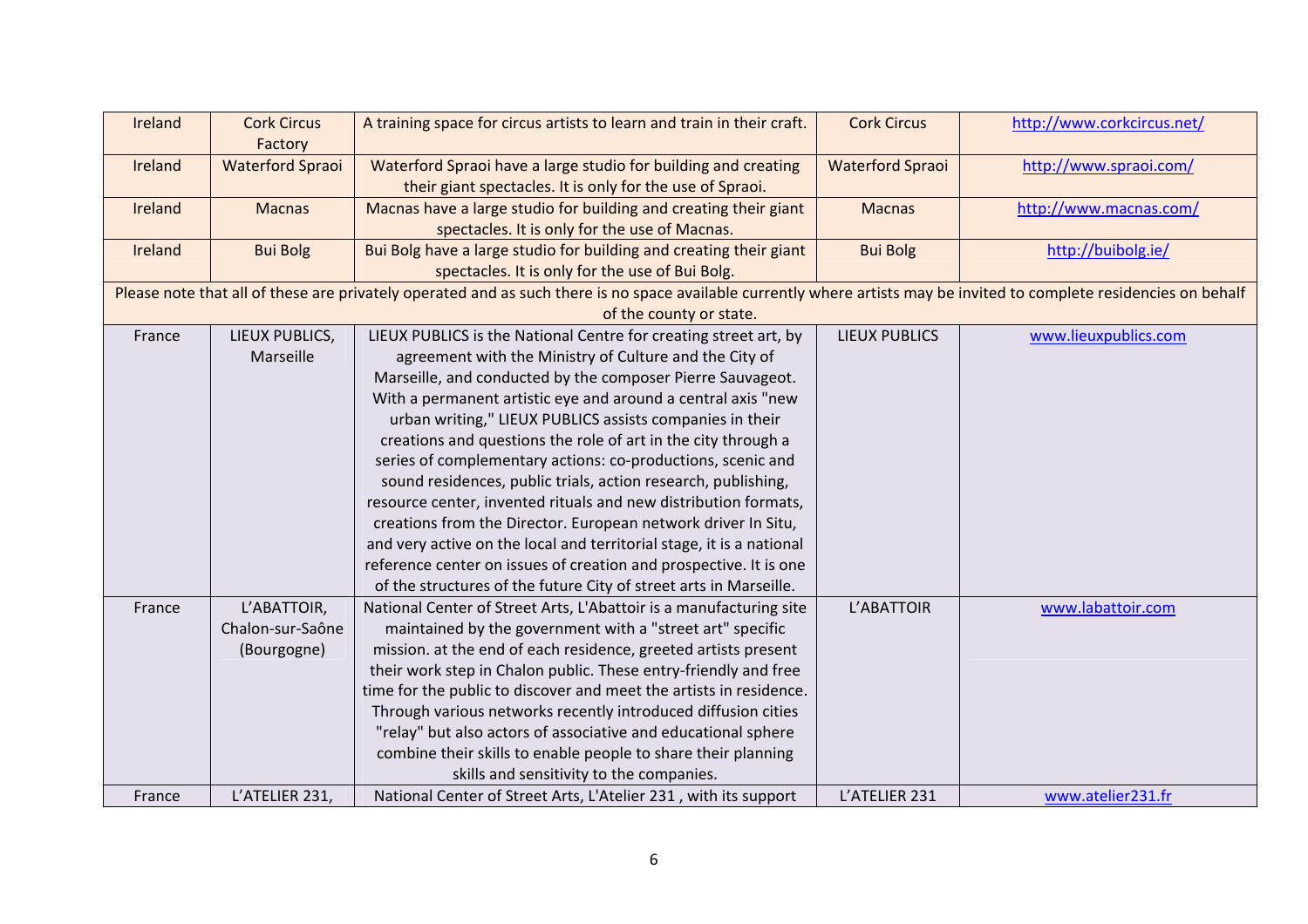|        | Sotteville-lès-  | for the government, performs several tasks: residencies           |                      |                                 |
|--------|------------------|-------------------------------------------------------------------|----------------------|---------------------------------|
|        | Rouen (Haute-    | companies, coproduction of public awareness and cultural          |                      |                                 |
|        | Normandie)       | action, training, artistic advice. He is involved in two European |                      |                                 |
|        |                  | projects : the European Polycentre artistic creation and In Situ. |                      |                                 |
|        |                  | Type of residences: Residence creation, manufacturing,            |                      |                                 |
|        |                  | research laboratories and residences writing.                     |                      |                                 |
|        |                  | Atelier 231 has three manufacturing facilities equipped (wood,    |                      |                                 |
|        |                  | iron and sewing. These three workshops adjacent room              |                      |                                 |
|        |                  | assembly (Great Hall). In addition, three rehearsal rooms are     |                      |                                 |
|        |                  | available to artists. For residences, five bedrooms, eight        |                      |                                 |
|        |                  | caravans and a townhouse can accommodate from 25 to 30            |                      |                                 |
|        |                  | artists in good conditions. Each company is allowed to Atelier    |                      |                                 |
|        |                  | 231 the opportunity to compare his work to the public. These      |                      |                                 |
|        |                  | are the "Site visits " which take the form of meetings and        |                      |                                 |
|        |                  | discussions or public rehearsals, or even previews . In addition, |                      |                                 |
|        |                  | at the annual "workshop output " Atelier 231 invites a number     |                      |                                 |
|        |                  | of welcome in the year to show their performance to public        |                      |                                 |
|        |                  | companies.                                                        |                      |                                 |
| France | USINES BOINOT,   | Receptions in residence are necessarily the result of a           | <b>USINES BOINOT</b> | www.usines-boinot.fr            |
|        | Niort (Poitou-   | partnership between the National Center of Street Arts and        |                      |                                 |
|        | Charentes)       | other professional structure in the region. CNAR Niort working    |                      |                                 |
|        |                  | with the festival kick heater Cognac to enhance co-productions    |                      |                                 |
|        |                  | in progress. NRAC supports the dissemination of street art and    |                      |                                 |
|        |                  | co being in Poitou-Charentes.                                     |                      |                                 |
|        |                  | Type of residences: Residence creation, manufacturing,            |                      |                                 |
|        |                  | research laboratories and residences writing.                     |                      |                                 |
| France | LE FOURNEAU,     | LE FOURNEAU, co-directed by Claude and Michele Bosseur            | LE FOURNEAU          | www.lefourneau.com              |
|        | Brest (Bretagne) | Morizur, is a National Center of Street Arts, which develops its  |                      | www.lesreportagesdufourneau.com |
|        |                  | activity in three ways:                                           |                      |                                 |
|        |                  | - Accompanying the creation : give time and means for the         |                      |                                 |
|        |                  | creation can be achieved with meaning and requirement. LE         |                      |                                 |
|        |                  | FOURNEAU works from a support system he has put in place          |                      |                                 |
|        |                  | suitable for projects and companies formats : residencies in      |                      |                                 |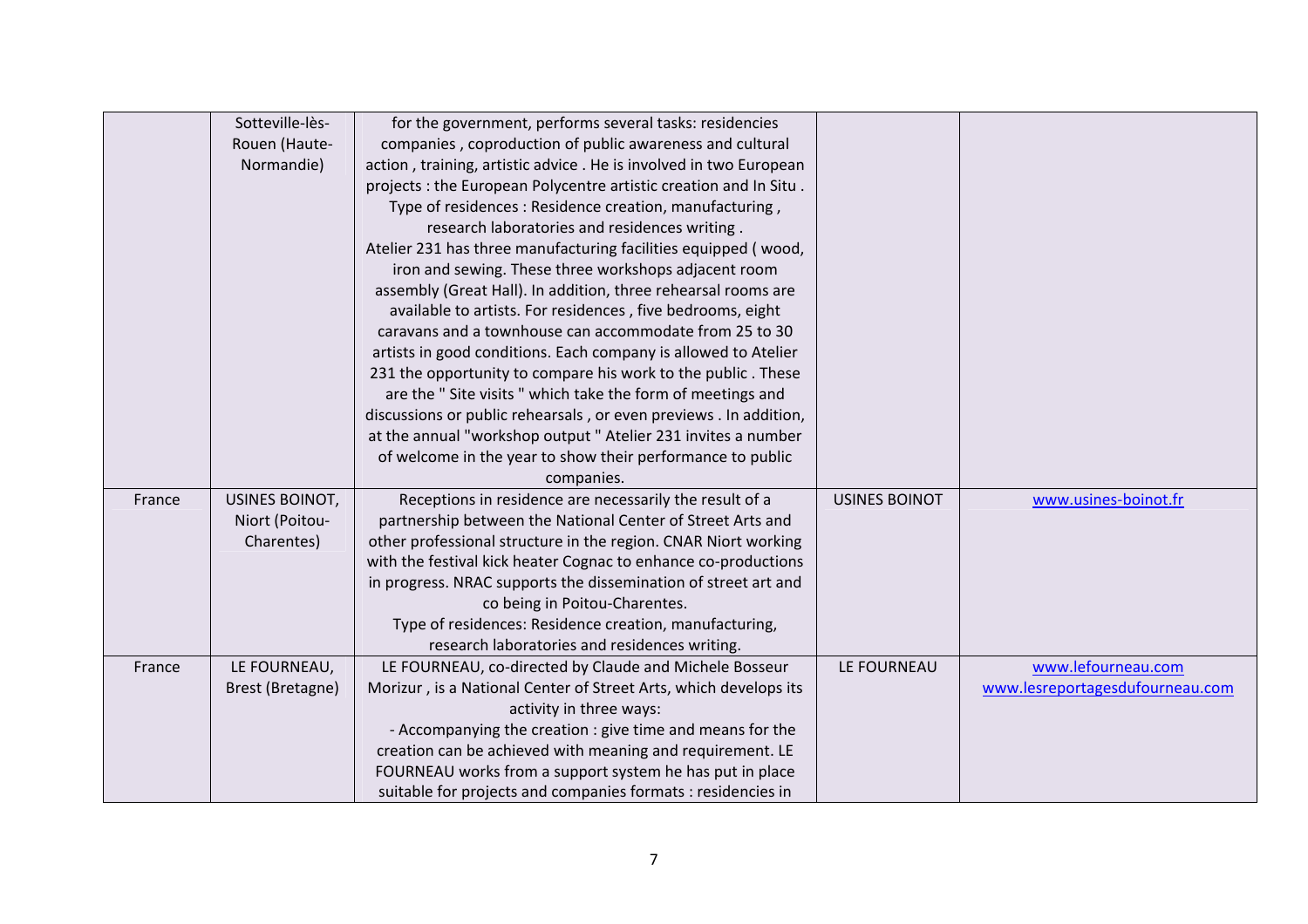|        |                                                             | place factory in Brest, public trials, factory outlets, pre-sales,<br>co-productions and nudges.<br>- Distribution on the territory : to the works go to meet the<br>public. Build distribution networks and partnerships in the<br>cities and towns of the country. Diversify modes of encounters<br>between artists and the public (residential, public experiments,                                                                                                                                                                                                                                                                                                                                                                                                                                                                                                                                                                                                                                                                                                                                                                 |                 |                       |
|--------|-------------------------------------------------------------|----------------------------------------------------------------------------------------------------------------------------------------------------------------------------------------------------------------------------------------------------------------------------------------------------------------------------------------------------------------------------------------------------------------------------------------------------------------------------------------------------------------------------------------------------------------------------------------------------------------------------------------------------------------------------------------------------------------------------------------------------------------------------------------------------------------------------------------------------------------------------------------------------------------------------------------------------------------------------------------------------------------------------------------------------------------------------------------------------------------------------------------|-----------------|-----------------------|
|        |                                                             | festivals, tours).<br>- Space Culture Media (ECM) : he invents and develops<br>multimedia applications suitable for street art in the form of<br>tools, resources, databases, publishing, co-publications,<br>training and internships. He has a point Public Internet (PAPI)                                                                                                                                                                                                                                                                                                                                                                                                                                                                                                                                                                                                                                                                                                                                                                                                                                                          |                 |                       |
|        |                                                             | with WIFI (www.lefourneau.com / ECM).<br>Type Residencies creation, rehearsal and first experiments with<br>the public - Residences broadcast on public space - Multimedia<br>Accompaniments - writing Residences.                                                                                                                                                                                                                                                                                                                                                                                                                                                                                                                                                                                                                                                                                                                                                                                                                                                                                                                     |                 |                       |
| France | LE CITRON<br>JAUNE, Port<br>Saint-Louis-du-<br>Rhône (PACA) | Built in 1992 by artists Ilotopie, LE CITRON JAUNE is a national<br>center for street arts, a place of manufacture and experiences<br>listening to new artistic entries for the public space. It is a place<br>to invent, innovate, explore  a forum for exchange of<br>knowledge, experimentation, reflection  Homeport company<br>Ilotopie LE CITRON JAUNE welcomes creative residency, artists<br>and holders of atypical projects, trans companies in innovative<br>modes relationship with the public, as part of urban or natural<br>areas. It is a place of friction, contamination, and emergencies.<br>LE CITRON JAUNE is anchored in the delta of the Rhone, the<br>articulation of the Camargue and the Industrial Zone Fos and<br>participates in the implementation of a project of territorial<br>cultural, social and environmental development federating<br>many players. Also venue, this creative center has an<br>auditorium with 200 seats.<br>Instead of training, LE CITRON JAUNE is one of the host centers<br>for "apprentices" of the FAI AR.<br>Offered to teams in residence services: - Accommodation and | LE CITRON JAUNE | www.lecitronjaune.com |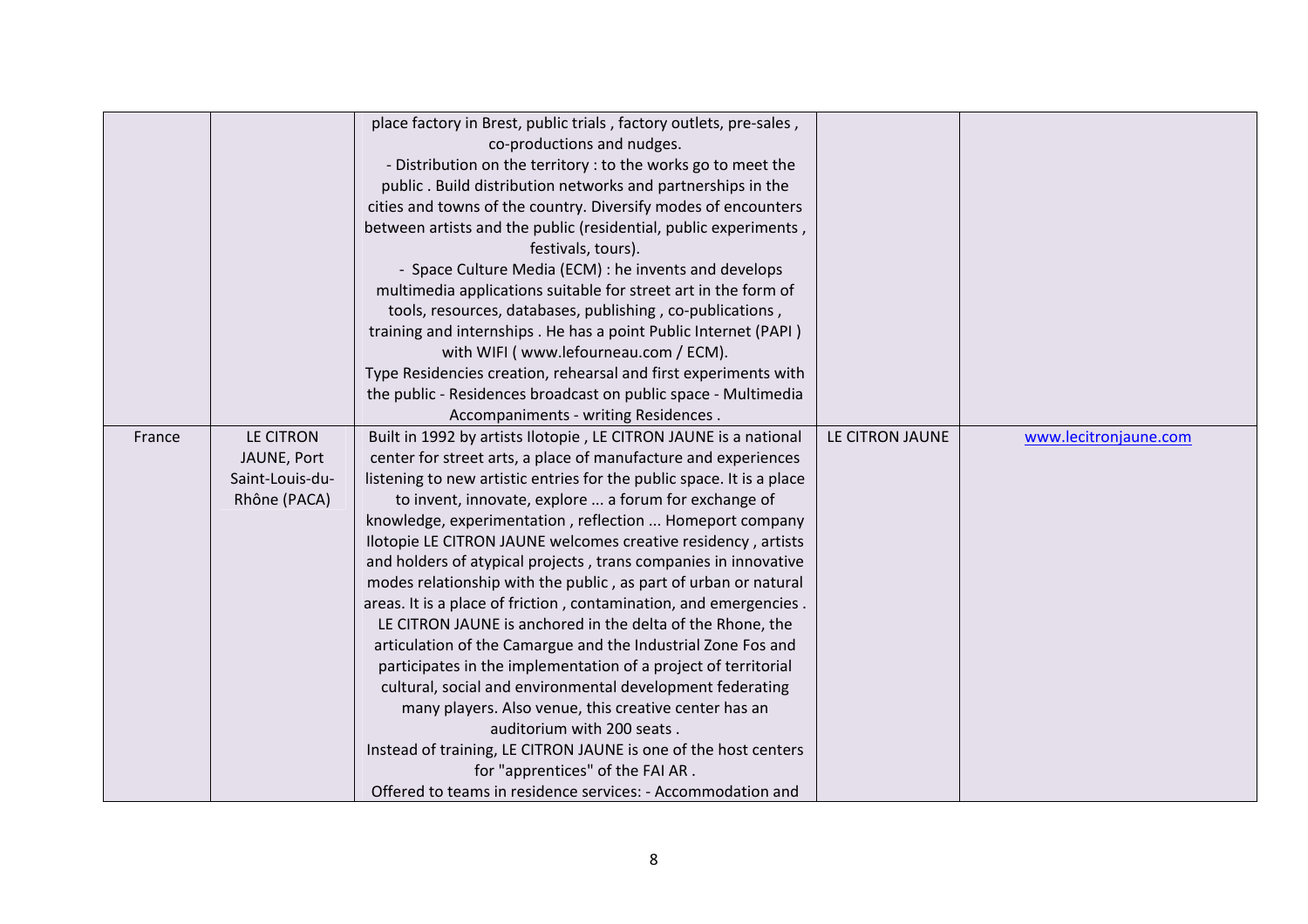|        |                  | friendly - Support and provision of technical means -              |                      |                    |
|--------|------------------|--------------------------------------------------------------------|----------------------|--------------------|
|        |                  | Administrative Support - Communications - Financial                |                      |                    |
|        |                  | contribution in co - Provision of Local Organising meetings and    |                      |                    |
|        |                  | public appointments - Diffusion.                                   |                      |                    |
|        |                  | Artistic and cultural activities offered to teams residence :      |                      |                    |
|        |                  | Encounters with the artistic team Ilotopie . Meetings with         |                      |                    |
|        |                  | various audiences: school, people, professionals. Opportunities    |                      |                    |
|        |                  | to work in situ sites and natural landscapes (natural protected    |                      |                    |
|        |                  | areas, sites Conservatoire du Littoral) and meetings with teams    |                      |                    |
|        |                  | of these sites . Public presentation LE CITRON JAUNE or in the     |                      |                    |
|        |                  | city of Port -Saint-Louis, as an appetizer, construction,          |                      |                    |
|        |                  | evening, and preview. Scattering cravings Rhônements,              |                      |                    |
|        |                  | nomadic festival of art and environment in the Rhone delta.        |                      |                    |
|        |                  | Diffusion Completely West season street arts taking place in the   |                      |                    |
|        |                  | towns of the intermunicipal Ouest Provence.                        |                      |                    |
| France | LE MOULIN        | The Moulin Fondu, former farmhouse converted in an old             | LE MOULIN            | www.oposito.fr     |
|        | FONDU, Noisy-le- | neighborhood of Noisy-le-Sec, is one of the first "place of        | <b>FONDU</b>         |                    |
|        | Sec (Ile-de-     | manufacture for street art", opened in 1996. One of the major      |                      |                    |
|        | France)          | characteristics of this place is to be led by a creative team: the |                      |                    |
|        |                  | company Oposito. The Moulin Fondu is now identified in the         |                      |                    |
|        |                  | national cultural landscape as a manufacturing space and a         |                      |                    |
|        |                  | resource center. It also has a complementary workshop,             |                      |                    |
|        |                  | workshop Saint-Just, devoted to the development of large           |                      |                    |
|        |                  | scenography. Since 2010, this is a national center of street arts. |                      |                    |
| France | LES THERMES,     | Encausse les Thermes open their doors after renovation in          | Pronomades en        | www.pronomades.org |
|        | Encausse les     | spring 2010, to be a place of residence and attempted to public    | <b>Haute Garonne</b> |                    |
|        | Thermes (Midi-   | arts. Meanwhile, the team Pronomade (s) offers a program           |                      |                    |
|        | Pyrénées)        | from April to November around public arts (street, track, object   |                      |                    |
|        |                  | theater, apartment, scalable system ) on the country of            |                      |                    |
|        |                  | Comminges (South Haute-Garonne), affirms its support for the       |                      |                    |
|        |                  | establishment in the field of public arts and cultural conducts    |                      |                    |
|        |                  | outreach and advocacy work.                                        |                      |                    |
|        |                  | Type of residences: From 2008, there will be creative              |                      |                    |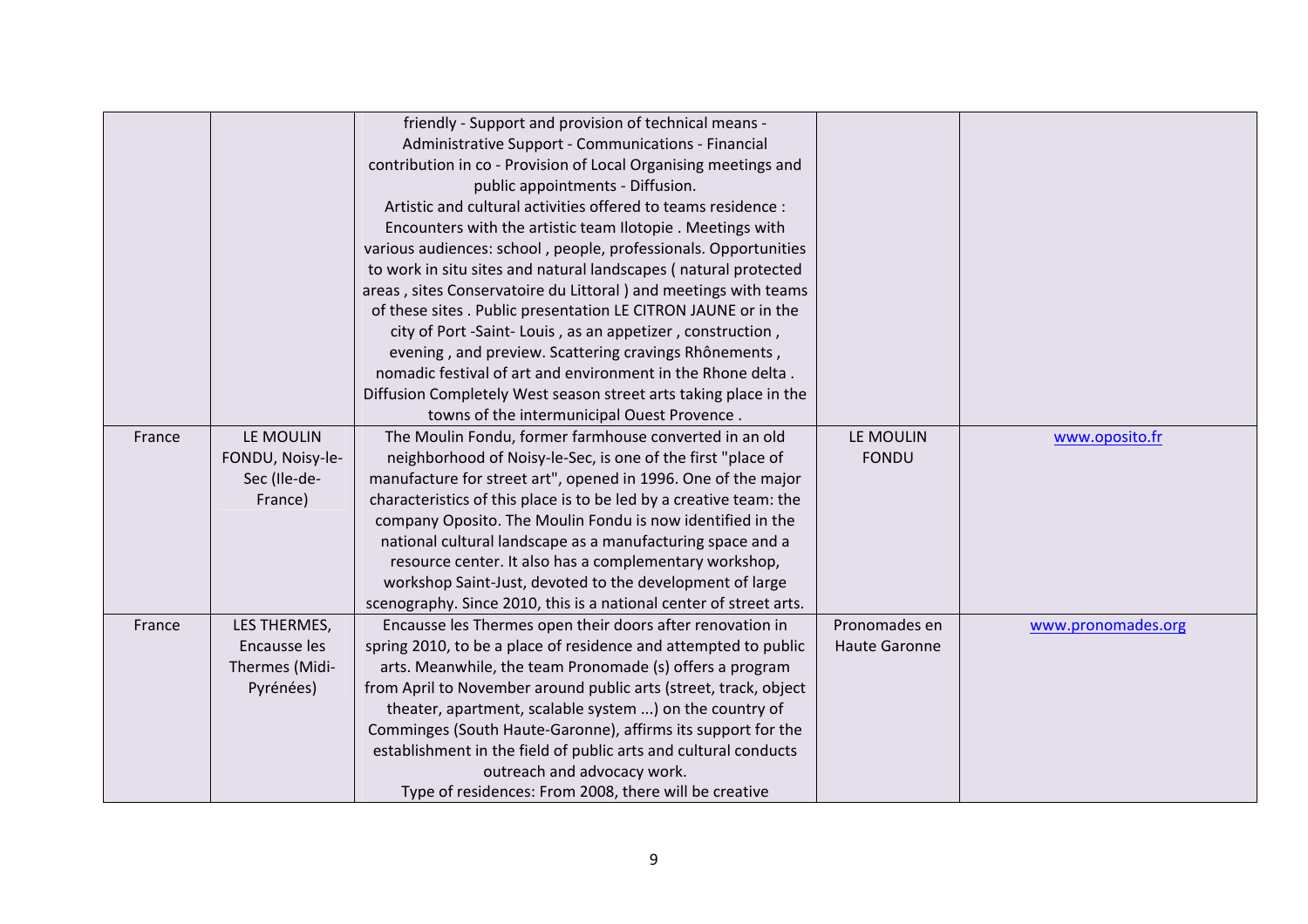|        |                   | residencies, but residences are scheduled to begin broadcasting     |                   |                  |
|--------|-------------------|---------------------------------------------------------------------|-------------------|------------------|
|        |                   | in 2006.                                                            |                   |                  |
| France | LE PARAPLUIE,     | International center of artistic creation, research and outreach    | LE PARAPLUIE      | www.aurillac.net |
|        | <b>Naucelles</b>  | for street theater. LE PARAPLUIE, manufacture of street arts,       |                   |                  |
|        | (Aurillac,        | created by the association Eclat that also organizes the Aurillac   |                   |                  |
|        | Auvergne)         | Festival, opened in August 2004. It offers artists a large          |                   |                  |
|        |                   | workshop with a central space for complete versatility in the       |                   |                  |
|        |                   | work of construction, rehearsal and performance, workshops          |                   |                  |
|        |                   | and sewing accessories, iron, wood, paint, plastics. It also        |                   |                  |
|        |                   | provides space stabilized for outdoor rehearsals, a marquee, a      |                   |                  |
|        |                   | media space, as well as food and shelter.                           |                   |                  |
|        |                   | Type Residencies for creating, writing, construction, rehearsal     |                   |                  |
|        |                   | Large workshop with a central space for complete versatility in     |                   |                  |
|        |                   | the work of construction, rehearsal and performance                 |                   |                  |
|        |                   | (maximum 1133 people), sewing workshops and accessory,              |                   |                  |
|        |                   | iron, wood, painting.                                               |                   |                  |
|        |                   | Semi-trailer access to all workspaces, opening of each              |                   |                  |
|        |                   | workshop on the outside and direct covered access to large          |                   |                  |
|        |                   | workshop, daylight everywhere, with the possibility of black for    |                   |                  |
|        |                   | daytime rehearsals, spot heating in the spacious and permanent      |                   |                  |
|        |                   | (frost) in the other. Around the building, space stabilized can     |                   |                  |
|        |                   | accommodate outdoor rehearsals. Tent space of 50 x 60 m,            |                   |                  |
|        |                   | with water and electricity. A "studio" (222 people) to small        |                   |                  |
|        |                   | repeats (ballroom) and multimedia and catering space.               |                   |                  |
|        |                   | Accommodation located in the area of Tronquières (4 kms), can       |                   |                  |
|        |                   | accommodate 20 people, with a bathroom in each room and             |                   |                  |
|        |                   | also has a large kitchen.                                           |                   |                  |
| France | LA PAPERIE,       | The Paperie supports and reinforces the most multiple art           | <b>LA PAPERIE</b> | www.lapaperie.fr |
|        | Saint-Barthélémy- | forms. Accompanying artistic experimentation and creating           |                   |                  |
|        | d'Anjou (Pays de  | shows. The Paperie welcomes and implements, via the device          |                   |                  |
|        | la Loire)         | Territories In Residence (TER), artistic residences in all          |                   |                  |
|        |                   | departments of the region. TER, indispensable tool for              |                   |                  |
|        |                   | territorial network, contributes to efficient sharing of skills and |                   |                  |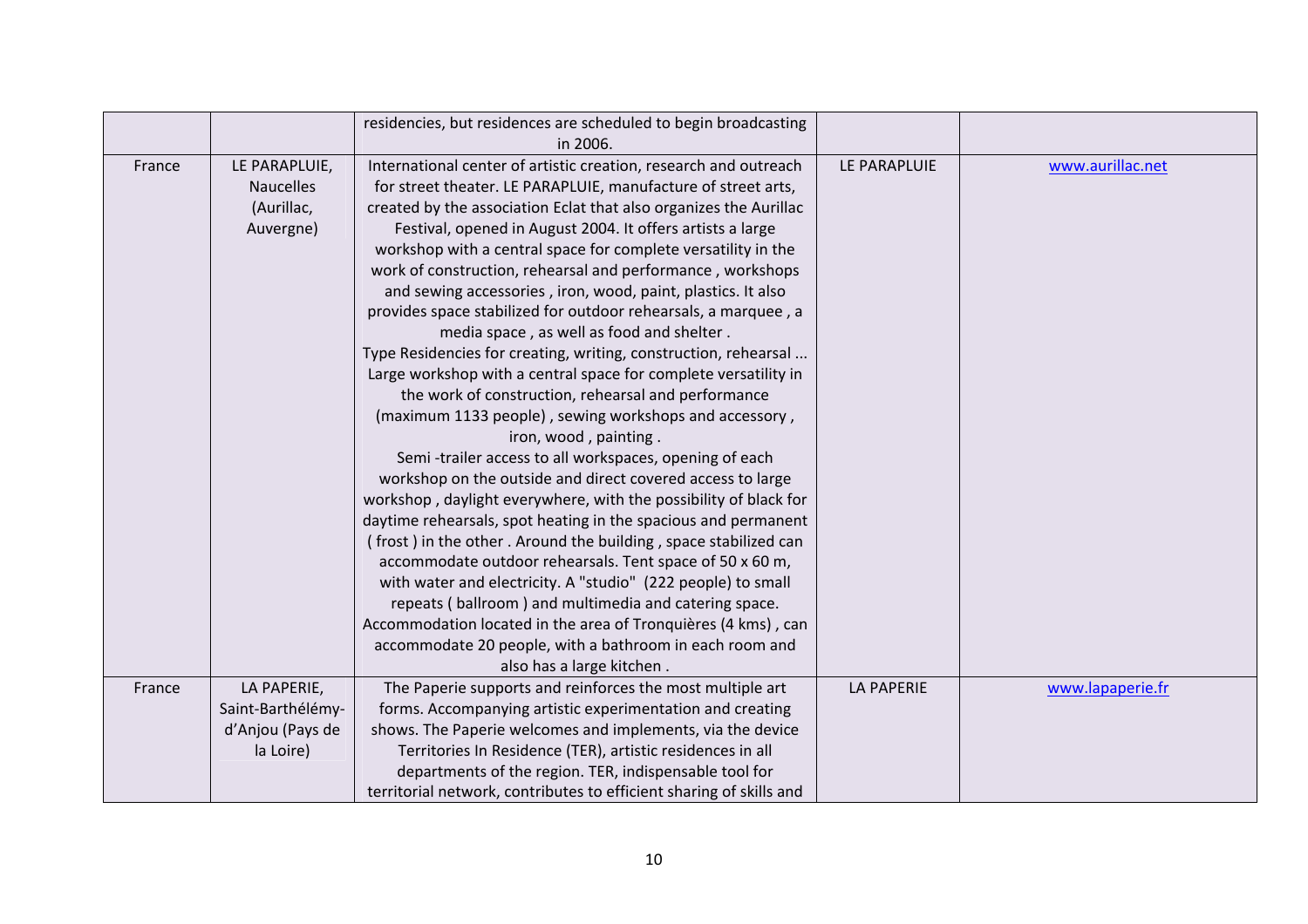|        |               | economic resources between cultural operators, as structuring<br>and recognition of street arts. By missions of expertise and |           |                 |
|--------|---------------|-------------------------------------------------------------------------------------------------------------------------------|-----------|-----------------|
|        |               | advice, Paperie, festivals or requested by local authorities, is                                                              |           |                 |
|        |               | also co-timer event for street art. The website is a resource for                                                             |           |                 |
|        |               | hobbyists, enthusiasts and professionals portal wishing to find                                                               |           |                 |
|        |               | information relating to street art in the region Pays de la Loire.                                                            |           |                 |
|        |               | Type of residences: Residence creation, manufacturing,                                                                        |           |                 |
|        |               | research laboratories and residences writing.                                                                                 |           |                 |
| France | LE BOULON,    | Located in Vieux - Condé in a newly renovated former industrial                                                               | LE BOULON | www.leboulon.fr |
|        | Vieux-Condé   | wasteland, LE BOULON has emerged over the years as a                                                                          |           |                 |
|        | (Nord-Pas-de- | unique place with reference to the development of street art                                                                  |           |                 |
|        | Calais)       | and the track in the Nord -Pas de Calais and France.                                                                          |           |                 |
|        |               | The project of LE BOULON is based on four axes :                                                                              |           |                 |
|        |               | - Diffusion through an annual season of street art and the track,                                                             |           |                 |
|        |               | - The design and organization of the Festival of the Arts Street                                                              |           |                 |
|        |               | Valenciennes Métropole " turbulent "                                                                                          |           |                 |
|        |               | - Support for the creation through hosting companies in                                                                       |           |                 |
|        |               | residence writing, rehearsal, construction,                                                                                   |           |                 |
|        |               | - The development of artistic practice through the                                                                            |           |                 |
|        |               | establishment of workshops and participatory practices of                                                                     |           |                 |
|        |               | cultural action projects.                                                                                                     |           |                 |
|        |               | After eight years of experimentation and eighteen months of                                                                   |           |                 |
|        |               | rehabilitation work carried by the Valenciennes Métropole                                                                     |           |                 |
|        |               | Urban Community (2010/September March 2011), the                                                                              |           |                 |
|        |               | association now lives and sustains a unique place of its kind.                                                                |           |                 |
|        |               | Covering an area of 4 700m <sup>2</sup> , LE BOULON consists of public                                                        |           |                 |
|        |               | places, spaces of production and rehearsal spaces for living and                                                              |           |                 |
|        |               | dining options, an indoor street, a big - studio, a space atypical                                                            |           |                 |
|        |               | distribution, adjusted according to the desires and artistic                                                                  |           |                 |
|        |               | projects.                                                                                                                     |           |                 |
|        |               | The place is open, free, flexible, conducive to artistic                                                                      |           |                 |
|        |               | excitement, discovery and curiosity. Activist passion of the                                                                  |           |                 |
|        |               | team is in the service of a project that is proving useful to                                                                 |           |                 |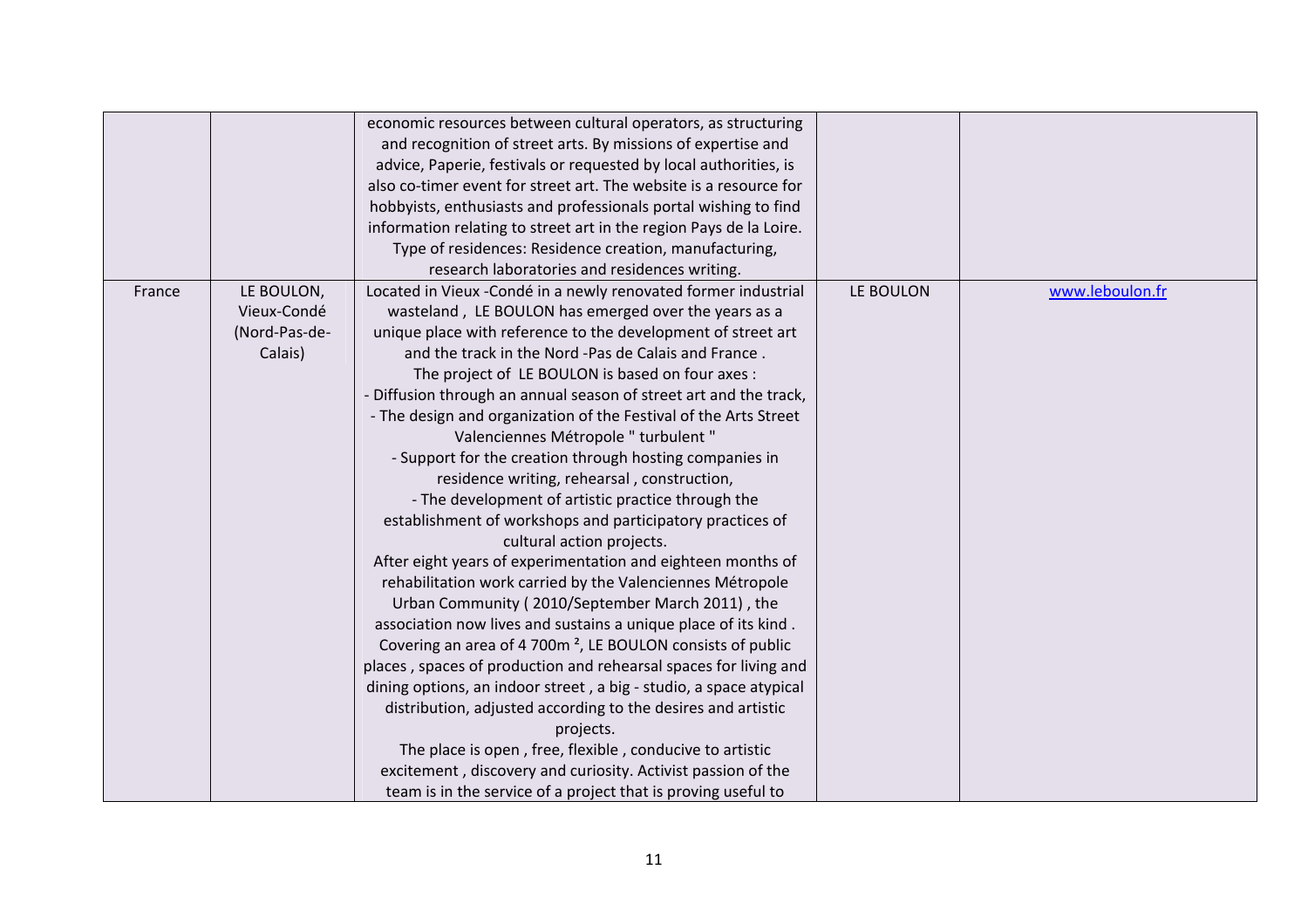|        |                                                                                                                                      | human life!<br>The Ministry of Culture and Communication has recently<br>labeled LE BOULON " National Arts Centre Street ". Recognition<br>of the work of the association, which will notably strengthen<br>the national network of facilities for the establishment of the<br>arts of the street.                                                                                                                                                                                                                                                                                                                                                                                                                                                                                                                                                                                                                                                         |                                |                             |
|--------|--------------------------------------------------------------------------------------------------------------------------------------|------------------------------------------------------------------------------------------------------------------------------------------------------------------------------------------------------------------------------------------------------------------------------------------------------------------------------------------------------------------------------------------------------------------------------------------------------------------------------------------------------------------------------------------------------------------------------------------------------------------------------------------------------------------------------------------------------------------------------------------------------------------------------------------------------------------------------------------------------------------------------------------------------------------------------------------------------------|--------------------------------|-----------------------------|
| France | APSOAR -<br>Association de<br>Préfiguration du<br>Secteur Ouvert<br>des Arts de la<br>Rue, Boulieu-les-<br>Annonay (Rhône-<br>Alpes) | L'APSOAR offers a foster home and a competence network<br>providing a basis for creating shows for street performers,<br>dance and theater. It has a rehearsal room of 150 m2 with also<br>a space outside; workshops for the construction of sets, props,<br>costumes, a place accommodation for ten people. Facilities: all<br>skills, with artists, costumers, musicians, technicians  For<br>example: finalization before the first laboratory, technical<br>support: contact with local suppliers, technicians, local builders,<br>manufactures order accessories, decorations, masks, puppet<br>craft.                                                                                                                                                                                                                                                                                                                                               | L'APSOAR                       | www.quelquespartslesoar.com |
| France | <b>LES ATELIERS</b><br>FRAPPAZ                                                                                                       | The project "Les INVITES" of Villeurbanne has put in place<br>through LES ATELIERS FRAPPAZ, a tool of production,<br>construction, manufacturing, meetings, exchanges and active<br>complicity with the people through confrontation and "friction"<br>with the artists in residence. Since January 2006, LES ATELIERS<br>FRAPPAZ, supported and funded by the City of Villeurbanne,<br>the Ministry of Culture and the Rhône-Alpes Region, have been<br>approved by that "national center of street art." They produce,<br>co-produce shows, offer residencies for artists and companies<br>from different disciplines working in the public space.<br>Residences can take different forms: writing time, time<br>manufacturing, construction, rehearsals and games players.<br>They also take into account the time to meet with residents and<br>associations: workshops, discussion evenings on the project and<br>the work of companies out workshops | <b>LES ATELIERS</b><br>FRAPPAZ | www.ateliers-frappaz.com    |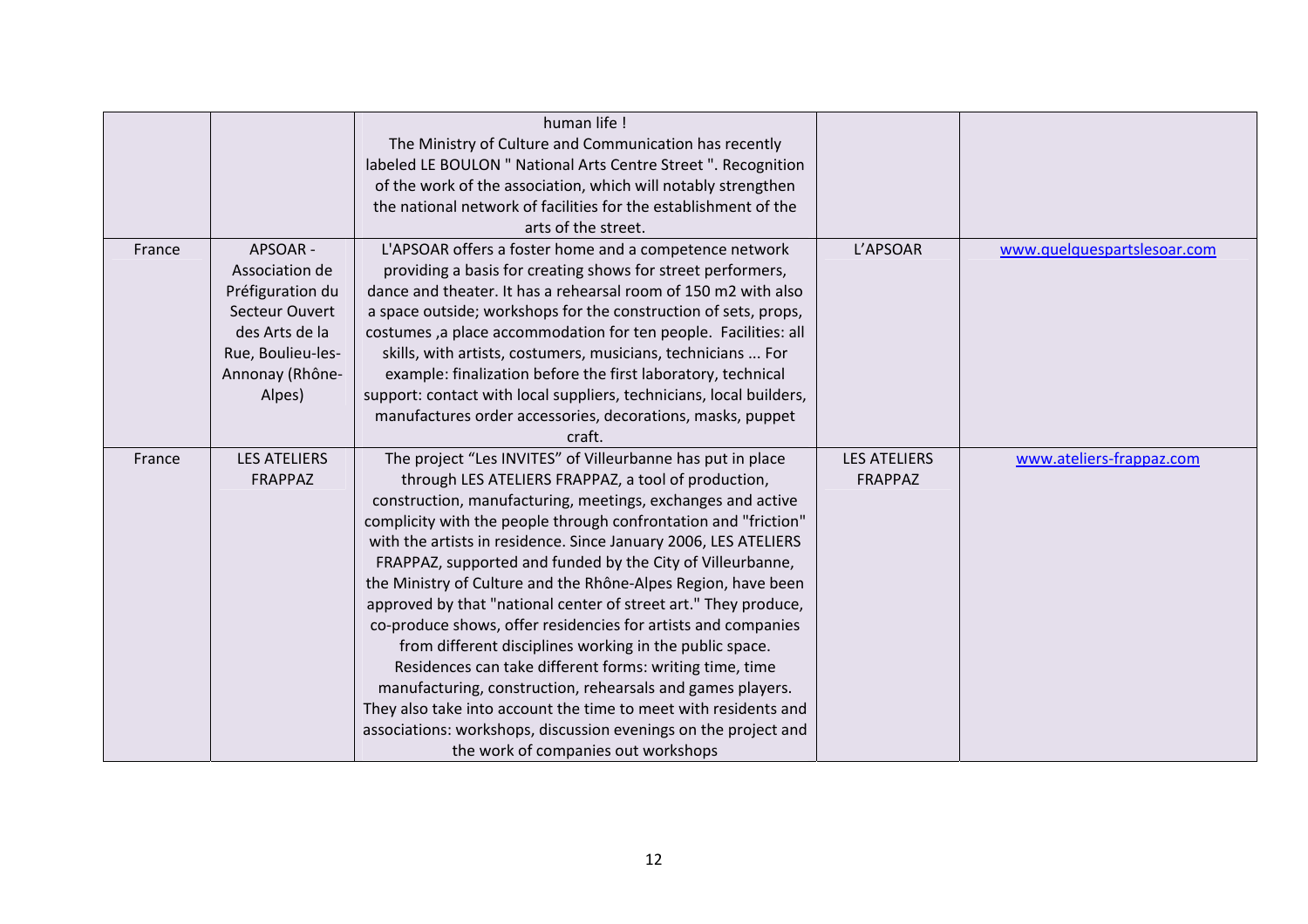#### **FUNDING**

| <b>COUNTRY</b> | <b>FUNDING PROVIDER</b>     | <b>NAME OF FUNDING STREAM</b>                                                       | <b>DESCRIPTION OF FUNDING</b>                                                                                                                                          | <b>WEBSITE/CONTACT DETAILS</b> |  |  |
|----------------|-----------------------------|-------------------------------------------------------------------------------------|------------------------------------------------------------------------------------------------------------------------------------------------------------------------|--------------------------------|--|--|
| <b>UK</b>      | <b>Arts Council England</b> | <b>Grants for the Arts</b>                                                          | Lottery-funded grants for individuals, arts organisations                                                                                                              | http://www.artscouncil.org.u   |  |  |
|                |                             |                                                                                     | and other people who use the arts in their work. The                                                                                                                   | k/funding/apply-for-           |  |  |
|                |                             |                                                                                     | funding is for activities carried out over a set period,                                                                                                               | funding/grants-for-the-arts/   |  |  |
|                |                             |                                                                                     | and which engage people in England in artist activities                                                                                                                |                                |  |  |
|                |                             |                                                                                     | and helps artists and arts organisations carry out their                                                                                                               |                                |  |  |
|                |                             |                                                                                     | work.                                                                                                                                                                  |                                |  |  |
| <b>UK</b>      | <b>Without Walls</b>        | Commissioning/co-producing                                                          | Consortium of Festivals, that produces new work                                                                                                                        | http://www.withoutwalls.uk.    |  |  |
|                |                             | (not a 'funding' opportunity                                                        | through commissions and co-productions, and                                                                                                                            | com                            |  |  |
|                |                             | as such)                                                                            | promoting work that supports the growth of the                                                                                                                         |                                |  |  |
|                |                             |                                                                                     | outdoor performance sector, on both the large and                                                                                                                      |                                |  |  |
|                |                             |                                                                                     | small scale. Managed by XTRAX.                                                                                                                                         |                                |  |  |
| The            | Fonds Podiumkunsten         | Culture funding and grants for                                                      | Grants artists and art-organisations can apply for                                                                                                                     | http://www.fondspodiumkun      |  |  |
| Netherlands    |                             | arts                                                                                | through thorough assessment with an element of Dutch                                                                                                                   | sten.nl/english/               |  |  |
|                |                             |                                                                                     | exposure either abroad or to be supported by foreign                                                                                                                   |                                |  |  |
|                |                             |                                                                                     | artists or art organisations                                                                                                                                           |                                |  |  |
| The            | DutchCulture,               | The organisation of the Dutch                                                       | The organisation connects, informs and advises the                                                                                                                     | http://www.dutchculture.nl/    |  |  |
| Netherlands    | Centre for                  | international cultural policy                                                       | cultural sector, the international network of embassies,                                                                                                               |                                |  |  |
|                | International               | strengthens and stimulates                                                          | governments and civil society. The organisation of the                                                                                                                 |                                |  |  |
|                | cooperation                 | international activities in the                                                     | Dutch international cultural policy strengthens and                                                                                                                    |                                |  |  |
|                | a merger of SICA,           | areas of culture, media and                                                         | stimulates international activities in the areas of                                                                                                                    |                                |  |  |
|                | <b>Trans Artists and</b>    | heritage                                                                            | culture, media and heritage. Advises artists and cultural                                                                                                              |                                |  |  |
|                | <b>Media Desk</b>           |                                                                                     | organisations in setting up and carrying out                                                                                                                           |                                |  |  |
|                | Netherlands                 |                                                                                     | international activities. Additionally, they serve as a                                                                                                                |                                |  |  |
|                |                             |                                                                                     | guide for foreign culture professionals who are looking<br>for information and contacts in the Netherlands                                                             |                                |  |  |
|                |                             |                                                                                     |                                                                                                                                                                        |                                |  |  |
|                | THE DUTCH GOVERNMENT        |                                                                                     |                                                                                                                                                                        |                                |  |  |
|                |                             | Ministry for Education, Culture and Science - http://www.government.nl/ - The Hague |                                                                                                                                                                        |                                |  |  |
|                |                             |                                                                                     | The Ministry is responsible for policies within the fields of education, culture and science. These include emancipation, media, cultural heritage and student grants. |                                |  |  |
|                |                             |                                                                                     |                                                                                                                                                                        |                                |  |  |

The ministry outlines the basic infrastructure for culture which consists of the national cultural funds and <sup>a</sup> number of institutions that are deemed necessary for <sup>a</sup>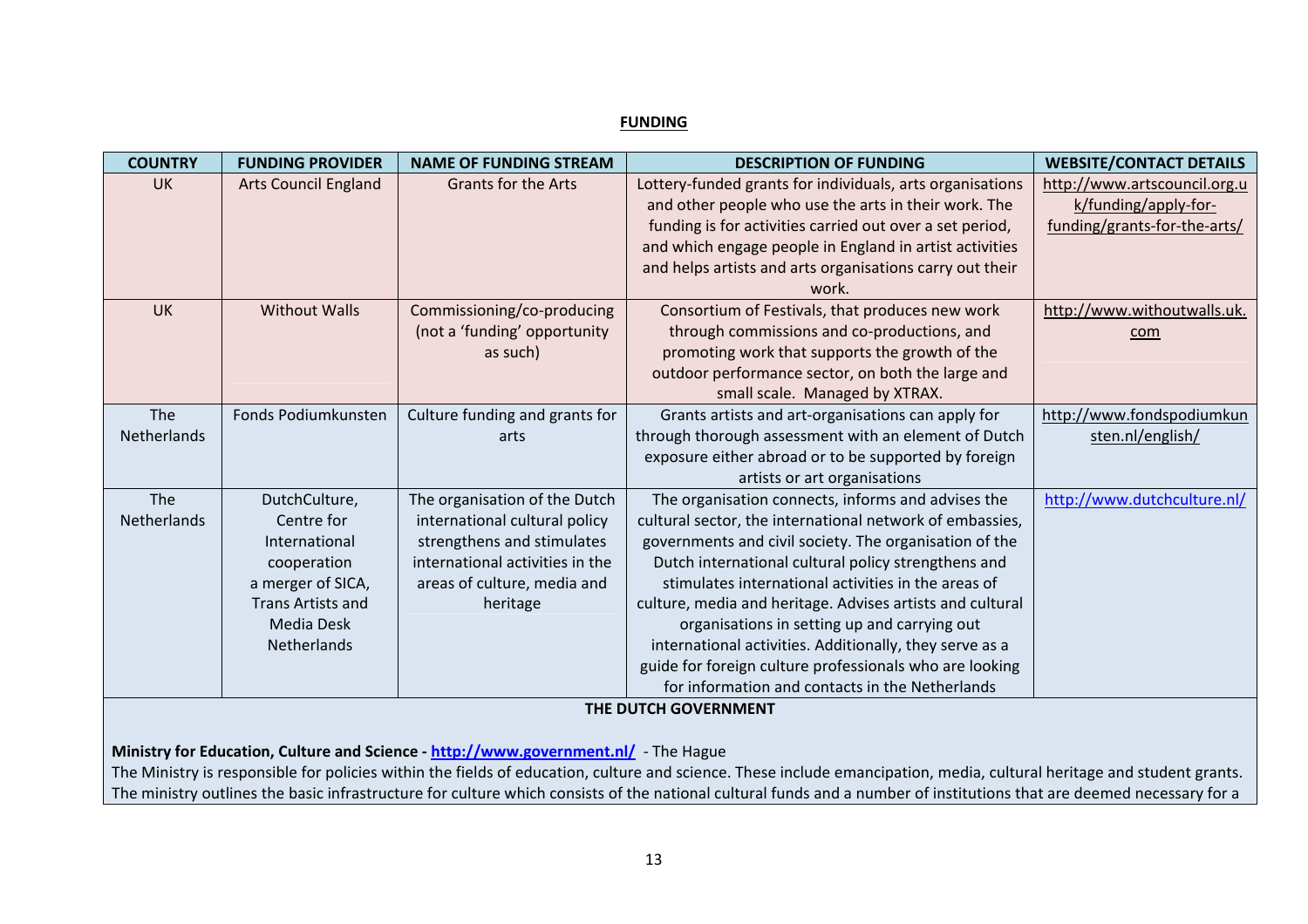## thriving sector.

# **Ministry of Foreign Affairs ‐ <http://www.government.nl/ministries/bz>** ‐ The Hague

Together with the Ministry of Education, Culture and Science, the Ministry of Foreign Affairs is responsible for international cultural policy. The director of the International Cultural Policy Unit (ICE) is also the Netherlands' Ambassador for International Cultural Cooperation. International cultural policy aims to strengthen the Netherlands' international cultural profile and its cultural ties with certain countries and regions.

# **Council for Culture ‐ [http://www.cultuur.nl/44/0/council](http://www.cultuur.nl/44/0/council-for-culture.aspx)‐for‐culture.aspx** ‐ The Hague

The Council for Culture is the legal adviser of the government in the fields of the arts, culture and media. The Council provides recommendations regarding the cultural policy in the Netherlands, whether it is requested of them or not. Usually, the Council provides <sup>a</sup> recommendation at the request of the Minister of the OCW (Ministry of Education, Culture and Science).

| Ireland | <b>Arts Council Ireland</b>      | <b>Grants for the Arts</b>          | The national body with responsibility for the             | http://www.artscouncil.ie/en |
|---------|----------------------------------|-------------------------------------|-----------------------------------------------------------|------------------------------|
|         |                                  |                                     | development of the arts in Ireland                        | /available funding.aspx      |
| Ireland | <b>Culture Ireland</b>           | Grants for touring with arts        | This is a national body with special responsibility for   | http://www.cultureireland.ie |
|         |                                  |                                     | bringing Irish art and culture abroad. They have various  | /funding                     |
|         |                                  |                                     | funding programmes one for artists to take work           |                              |
|         |                                  |                                     | abroad, another for programmers/promoters to come         |                              |
|         |                                  |                                     | to Ireland to see work and the third for presentation at  |                              |
|         |                                  |                                     | International arts markets.                               |                              |
| Ireland | Leargas                          | <b>European funding</b>             | The national body with responsibility for the delivery of | http://www.leargas.ie/progr  |
|         |                                  |                                     | EU programmes within Ireland.                             | ammes.php                    |
| Ireland | <b>Local Development</b>         | <b>Grants for rural development</b> | Each county has its own Local Development agency          | http://www.wld.ie/           |
|         | <b>Agencies &amp; Enterprise</b> | and small enterprise                | which look at rural development and tourism for their     | http://www.enterprise-       |
|         | <b>Boards</b>                    | development                         | county. It is funded through EU support.                  | ireland.com/en/funding-      |
|         |                                  |                                     | There are also local Enterprise boards which support      | supports/                    |
|         |                                  |                                     | the development of new enterprise in many fields of       |                              |
|         |                                  |                                     | interest including arts if it is shown to operate as a    |                              |
|         |                                  |                                     | business.                                                 |                              |
| Ireland | Fas                              | Local employment and                | This is the national agency for supporting people to find | http://www.fas.ie/en/        |
|         |                                  | training authority                  | employment and training. A lot of arts organisations      |                              |
|         |                                  |                                     | have worked with FAS over the years as a means of         |                              |
|         |                                  |                                     | employing staff through the various employment            |                              |
|         |                                  |                                     | schemes which they offer.                                 |                              |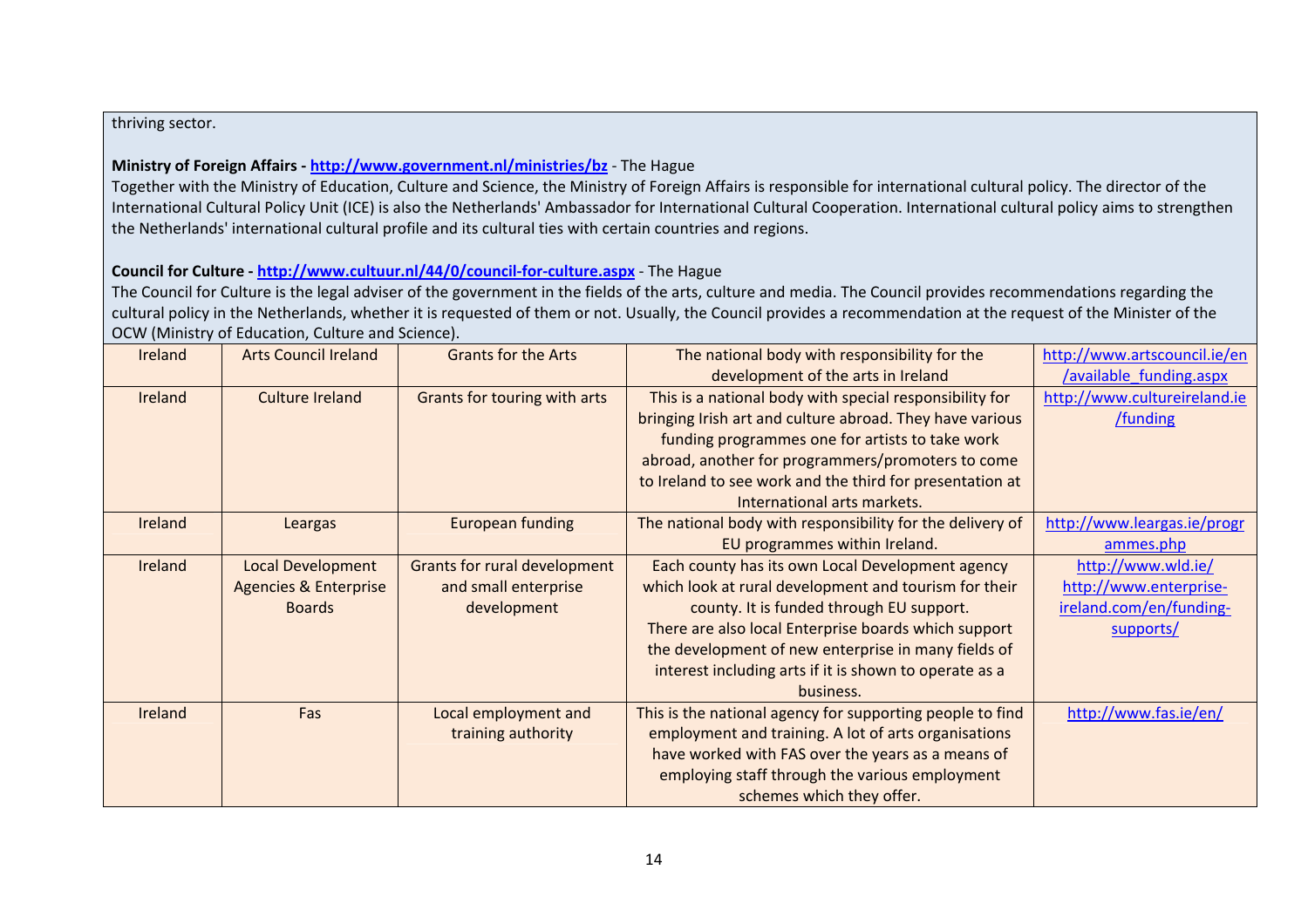| Ireland | <b>Local County Councils</b> | Grants for community,        | Local County and Borough councils all operate small      | http://www.environ.ie/en/Lo |
|---------|------------------------------|------------------------------|----------------------------------------------------------|-----------------------------|
|         |                              | enterprise, amenity and arts | grant schemes for projects which take place within their | calGovernment/LocalGovern   |
|         |                              | & culture projects           | local community in a variety of fields.                  | mentAdministration/LocalAu  |
|         |                              |                              |                                                          | thorities/                  |
| France  | Ministry of                  |                              | All ways of producing for artistic creation in public    | www.horslesmurs.fr/-        |
|         | Culture/(DGCA)               |                              | space are referenced in the National Resource Centre     | Accompagnement-             |
|         | <b>SACD</b>                  |                              | website for street arts and circus arts, Hors les Murs.  | financements-.html          |
|         | ADAMI                        |                              |                                                          |                             |
|         | <b>ONDA</b>                  |                              |                                                          |                             |
|         | Institut français            |                              |                                                          |                             |
|         | <b>CNARS</b>                 |                              |                                                          |                             |
|         | local authorities            |                              |                                                          |                             |

#### **PERFORMANCE OPPORTUNITIES AND FESTIVALS**

| <b>COUNTRY</b> | <b>NAME OF FESTIVAL</b>       | <b>FESTIVAL</b><br><b>ORGANISER</b> | <b>DESCRIPTION</b>                                                                                                                                                                                                                                                                                                                | <b>WEBSITE/CONTACT DETAILS</b>     |
|----------------|-------------------------------|-------------------------------------|-----------------------------------------------------------------------------------------------------------------------------------------------------------------------------------------------------------------------------------------------------------------------------------------------------------------------------------|------------------------------------|
| <b>UK</b>      | Winchester Hat Fair           | <b>Winchester Hat</b><br>Fair       | Britain's longest running festival of street theatre and<br>outdoor arts, taking place annually in July. Along with<br>its main programme, the festival offers an Emerge<br>programme for young companies and performers to<br>showcase their work to other festival producers and<br>promoters.                                  | www.hatfair.co.uk                  |
| <b>UK</b>      | <b>Brighton Festival</b>      | <b>Brighton Dome</b>                | Brighton Festival is an annual celebration of music,<br>theatre, dance, circus, art, film, literature, debate,<br>outdoor and family events, which takes place in venues<br>across Brighton & Hove for three weeks each May.<br>Now in its 48th year, Brighton Festival is an innovative<br>commissioning and producing festival. | http://brightonfestival.org/about/ |
| <b>UK</b>      | Greenwich + Docklands         | Greenwich $+$                       | GDIF is London's leading festival of free outdoor                                                                                                                                                                                                                                                                                 | http://www.festival.org            |
|                | <b>International Festival</b> | Docklands Festivals                 | performing arts (theatre, dance, and street arts), an                                                                                                                                                                                                                                                                             |                                    |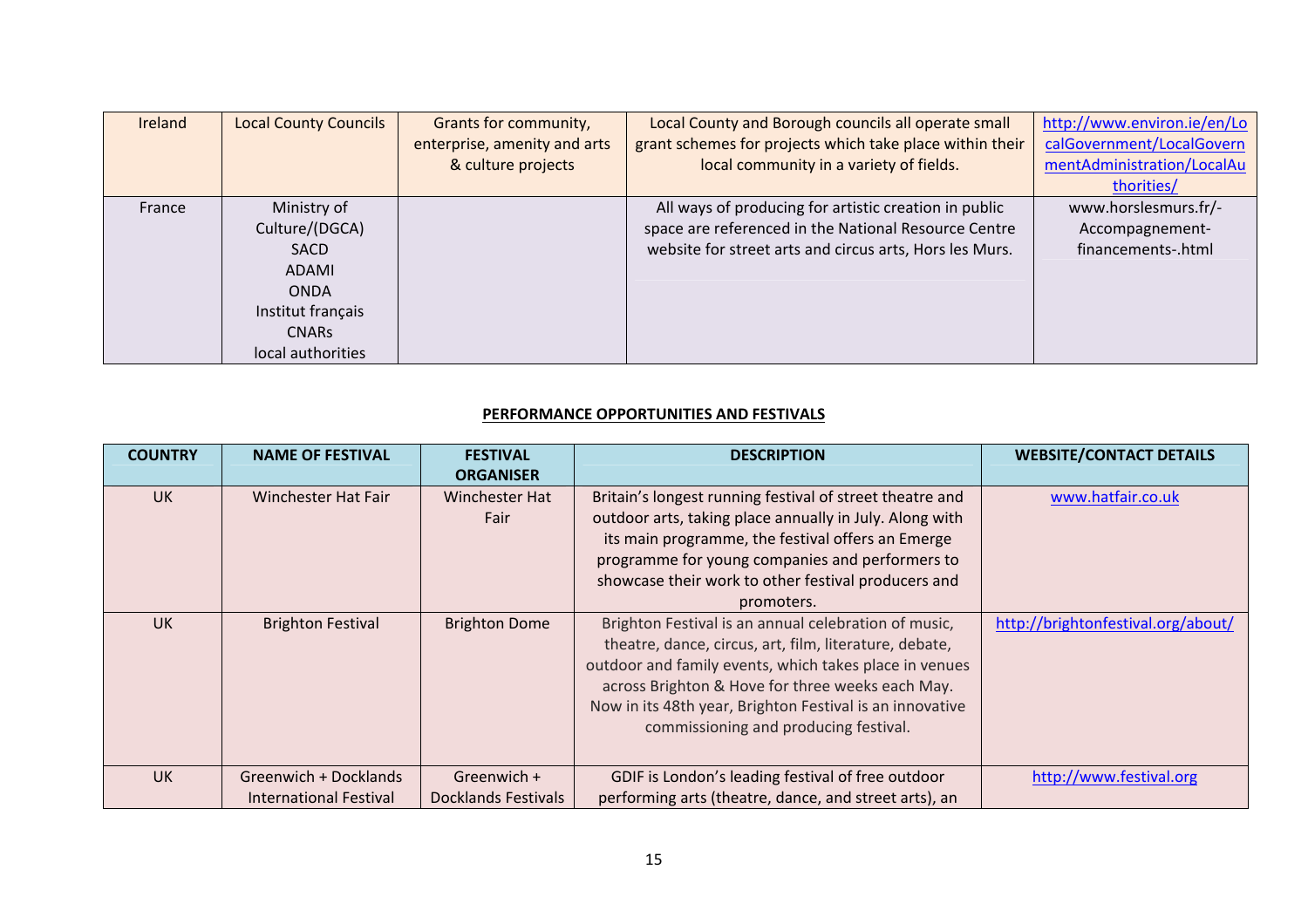|           |                       |                         | annual 9-day celebration of extraordinary outdoor        |                                    |
|-----------|-----------------------|-------------------------|----------------------------------------------------------|------------------------------------|
|           |                       |                         | events that transform people's lives. GDIF has been      |                                    |
|           |                       |                         | growing every year and in 2013, the Festival features    |                                    |
|           |                       |                         | over 150 performances by 30 national and international   |                                    |
|           |                       |                         | companies with more than 80,000 people attending the     |                                    |
|           |                       |                         | outdoor shows in East and South London. The Festival     |                                    |
|           |                       |                         | is committed to breaking new ground in outdoor           |                                    |
|           |                       |                         | performance and raising the ambition, quality and        |                                    |
|           |                       |                         | diversity of outdoor work produced in this country, with |                                    |
|           |                       |                         | a particular focus on the commissioning and              |                                    |
|           |                       |                         | development of outdoor work led by Deaf and disabled     |                                    |
|           |                       |                         | artists and artists from diverse backgrounds.            |                                    |
| <b>UK</b> | So Festival, Skegness | <b>East Lindsey</b>     | Since 2009, East Lindsey District Council has worked     | http://www.sofestival.org          |
|           |                       | <b>District Council</b> | with Arts Council England to stage SO Festival, one of   |                                    |
|           |                       |                         | the East Midlands' largest and most diverse outdoor      |                                    |
|           |                       |                         | cultural events. Full of colour, dance, arts and music,  |                                    |
|           |                       |                         | SO Festival had strong links with the London 2012        |                                    |
|           |                       |                         | Olympic and Paralympic Games and the Cultural            |                                    |
|           |                       |                         | Olympiad, having been staged on Open Weekend in          |                                    |
|           |                       |                         | both 2010 and 2011. SO Festival attracts thousands of    |                                    |
|           |                       |                         | people from near and far, helping the local economy      |                                    |
|           |                       |                         | and challenging people's perceptions of East Lindsey.    |                                    |
| <b>UK</b> | Derby Feste           | Deda/Derby              | Since 2007 Festé has grown to be an outdoor arts         | http://www.derbyfeste.com          |
|           |                       | Live/Quad               | festival of national and international standing. The     |                                    |
|           |                       |                         | festival is supported by Derby City Council and Arts     |                                    |
|           |                       |                         | Council England. All the Cities cultural partners work   |                                    |
|           |                       |                         | together to produce a world class arts programme that    |                                    |
|           |                       |                         | Derby can be proud of - Festé is a key part of this      |                                    |
|           |                       |                         | ambition.                                                |                                    |
| <b>UK</b> | MintFest, Kendal      | Lakes Alive             | Mintfest is a UK showcase for street arts. They present  | http://www.lakesalive.org/mintfest |
|           |                       |                         | exciting new work by British artists under the Without   | -welcome/                          |
|           |                       |                         | Walls banner, and deliver delegate services, offering    |                                    |
|           |                       |                         | producers and promoters the opportunity to see work,     |                                    |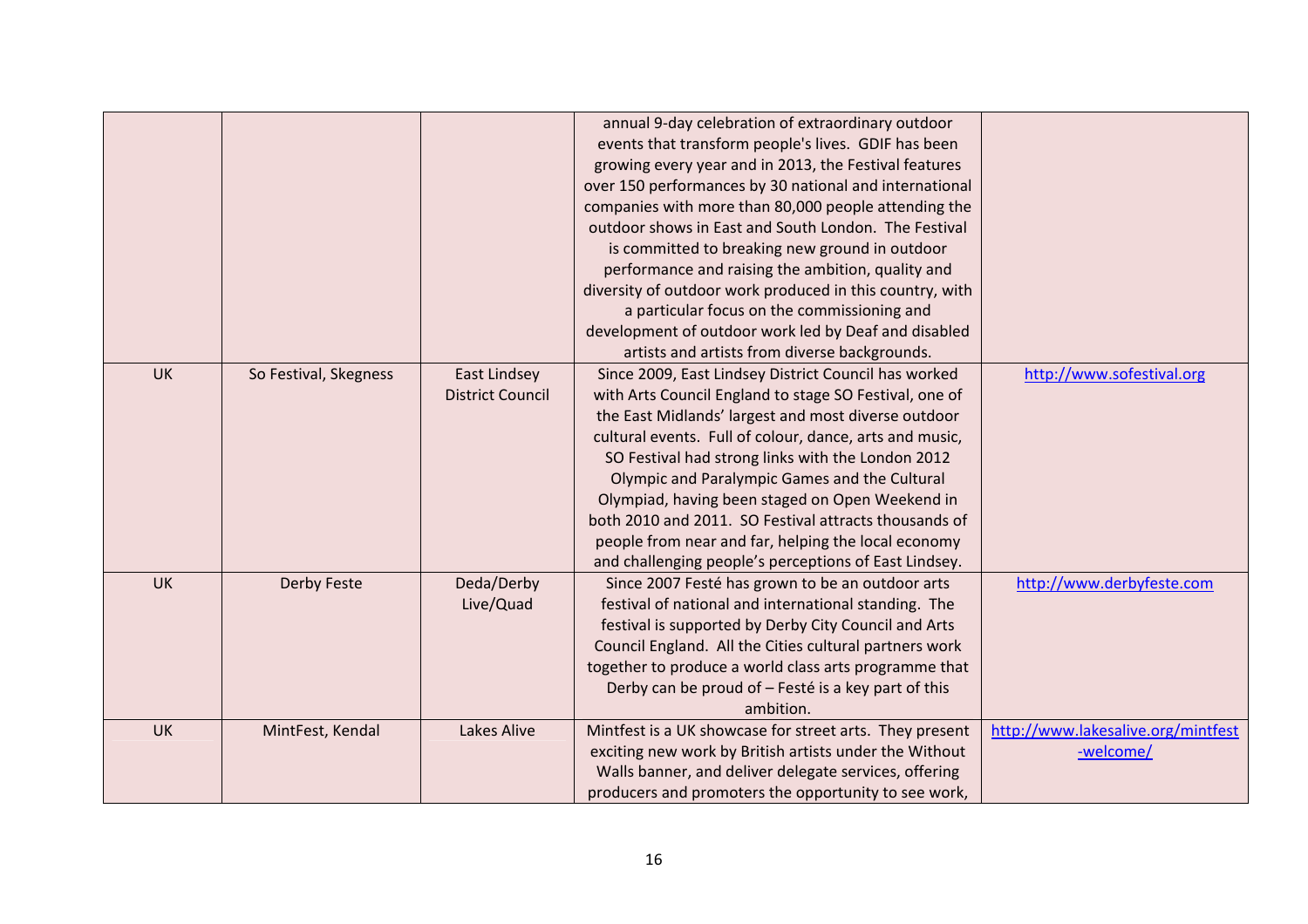|           |                                    |                           | participate in discussions, hear artist pitches and attend |                                     |
|-----------|------------------------------------|---------------------------|------------------------------------------------------------|-------------------------------------|
|           |                                    |                           | networking events.                                         |                                     |
| <b>UK</b> | <b>Devizes International</b>       | <b>DOCA</b>               | Devizes Outdoor Celebratory Arts is an experienced         | http://www.streetsofdevizes.co.uk   |
|           | <b>Street Festival</b>             |                           | outdoor arts organisation delivering a range of exciting   |                                     |
|           |                                    |                           | events and opportunities including a two-week long         |                                     |
|           |                                    |                           | festival of carnival, music and street theatre in August.  |                                     |
|           |                                    |                           | They provide training and workshop opportunities           |                                     |
|           |                                    |                           | involving hundreds of local people as participants in      |                                     |
|           |                                    |                           | carnival and lantern parades, and the International        |                                     |
|           |                                    |                           | Street Festival attracts thousands of people annually.     |                                     |
| <b>UK</b> | <b>Ageas Salisbury</b>             | <b>Ageas Salisbury</b>    | Since 1973, over a million people have enjoyed             | https://www.salisburyfestival.co.uk |
|           | <b>International Arts Festival</b> | <b>International Arts</b> | performances of theatre, dance, film and every kind of     |                                     |
|           |                                    | Festival                  | music, plus literary events and the visual arts. From      |                                     |
|           |                                    |                           | mid-May to early June each year, the beautiful historic    |                                     |
|           |                                    |                           | city of Salisbury is transformed as people flock to the    |                                     |
|           |                                    |                           | Festival, enjoying both ticketed events and free           |                                     |
|           |                                    |                           | performances.                                              |                                     |
| <b>UK</b> | Inside Out Dorset                  | Activate                  | Since 2005 the Inside Out Dorset festival has presented    | http://www.insideoutdorset.co.uk/   |
|           |                                    |                           | high quality, large-scale, outdoor arts events to more     | home                                |
|           |                                    |                           | than 60,000 people. Inside Out is a high profile, non-     |                                     |
|           |                                    |                           | metropolitan model promoting site-responsive               |                                     |
|           |                                    |                           | contemporary performances in dispersed heritage            |                                     |
|           |                                    |                           | locations. The carefully selected performances             |                                     |
|           |                                    |                           | transform each place, giving audiences a different         |                                     |
|           |                                    |                           | perspective. New site-specific commissions delve           |                                     |
|           |                                    |                           | deeply into local heritage and traditions.                 |                                     |
| <b>UK</b> | Norfolk and Norwich                | Norfolk and               | Norfolk & Norwich Festival is a flagship arts              | http://www.nnfestival.org.uk        |
|           | Festival                           | Norwich Festival          | organisation for the East of England, collaborating        |                                     |
|           |                                    |                           | throughout the year with local, national and               |                                     |
|           |                                    |                           | international partners to produce work for a huge and      |                                     |
|           |                                    |                           | diverse range of audiences, participants and               |                                     |
|           |                                    |                           | The organisation is an Arts Council<br>communities.        |                                     |
|           |                                    |                           | England National Portfolio Organisation and has been       |                                     |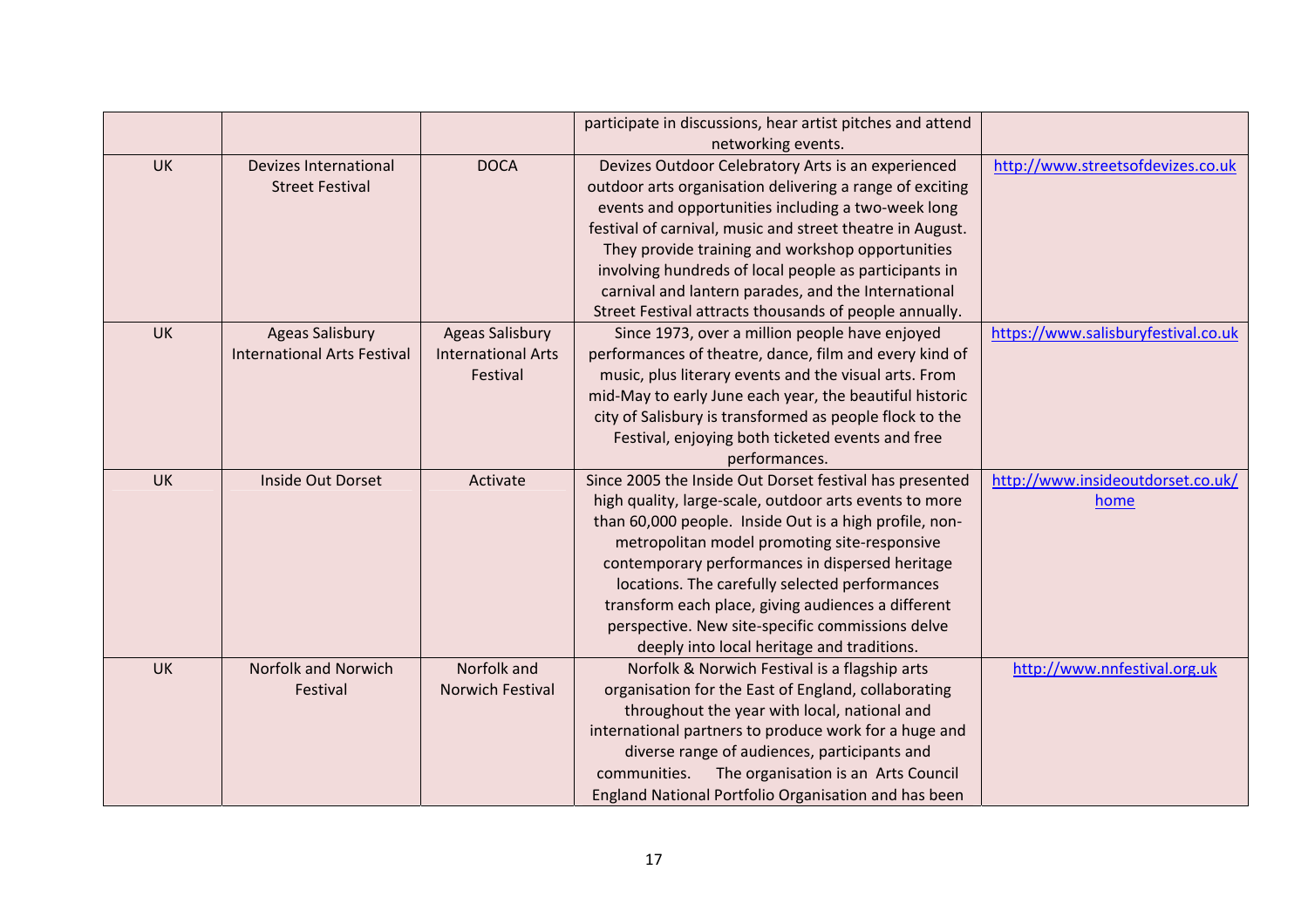|             |                               |                           | named as one of 14 Bridge Organisations with a             |                                   |
|-------------|-------------------------------|---------------------------|------------------------------------------------------------|-----------------------------------|
|             |                               |                           | mandate to develop arts and cultural opportunities for     |                                   |
|             |                               |                           | children and young people in the East of England.          |                                   |
| <b>UK</b>   | <b>Stockton International</b> | Stockton                  | A founder member of the Without Walls consortium,          | http://sirf.co.uk                 |
|             | <b>Riverside Festival</b>     | International             | SIRF transforms the centre of Stockton for four days in    |                                   |
|             |                               | <b>Riverside Festival</b> | August with street theatre, circus, dance, music and       |                                   |
|             |                               |                           | pyrotechnics from all over the world. From large scale     |                                   |
|             |                               |                           | and spectacular shows to small and intimate                |                                   |
|             |                               |                           | experiences, SIRF provides many memorable moments          |                                   |
|             |                               |                           | for visitors.                                              |                                   |
| <b>UK</b>   | Out There Festival, Great     | SeaChange Arts            | The Out There Festival is the largest festival of its kind | http://www.seachangearts.org.uk/  |
|             | Yarmouth                      |                           | in the east of England. Regularly attracting more than     | out-there                         |
|             |                               |                           | 60,000 people, the festival blends a rich mix of iconic    |                                   |
|             |                               |                           | international acts, the finest UK performers and           |                                   |
|             |                               |                           | showcases SeaChange's own projects with local people.      |                                   |
|             |                               |                           | The birth and dramatic growth of Out There over the        |                                   |
|             |                               |                           | past five years has had much to do with the support of     |                                   |
|             |                               |                           | the ZEPA network. A second phase of this project, ZEPA     |                                   |
|             |                               |                           | 2, will allow the continued exchange of great art and      |                                   |
|             |                               |                           | create year round opportunities for artists and            |                                   |
|             |                               |                           | communities.                                               |                                   |
| <b>UK</b>   | Fuse Festival, Medway         | <b>Medway Council</b>     | Fuse Medway Festival transforms Medway's streets and       | http://fusefestival.org.uk        |
|             |                               |                           | open spaces with free arts events and people from all      |                                   |
|             |                               |                           | walks of life. More than 200 artists perform and           |                                   |
|             |                               |                           | showcase their work over the three days.                   |                                   |
| The         | <b>Festival Mundial</b>       | Mundial                   | Festival running for 25 years, grown from a small          | http://www.festivalmundial.nl/nl/ |
| Netherlands |                               | Productions               | festivity to a professional festival with emphasis on      |                                   |
|             |                               |                           | multi-cultural crossovers in music, arts and lately more   |                                   |
|             |                               |                           | performance arts                                           |                                   |
| The         | Oerol Festival                | <b>Oerol Festival</b>     | Longest running Festival on the island of Terschelling     | http://www.oerol.nl/engels/what-  |
| Netherlands |                               |                           | (Wadden Sea) since 1982. The island is transformed for     | is-oerol/                         |
|             |                               |                           | ten days into a unique natural stage for theatre, dance,   |                                   |
|             |                               |                           | street theatre, art and music. The shows are created or    |                                   |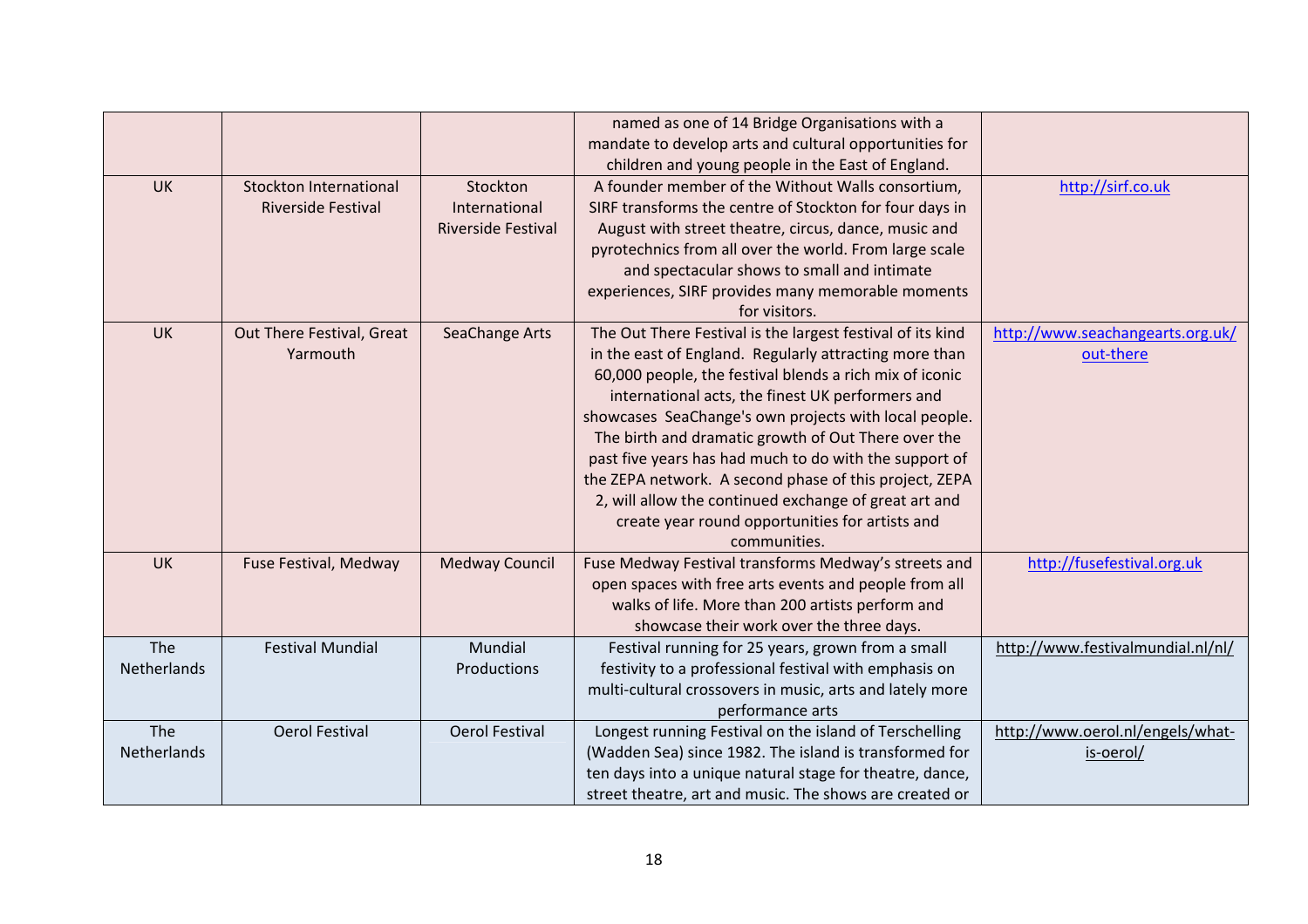|             |                                |                           | adapted specially for the exceptional locations where      |                                    |
|-------------|--------------------------------|---------------------------|------------------------------------------------------------|------------------------------------|
|             |                                |                           | there are performed. From theatre spectacle to mime,       |                                    |
|             |                                |                           | from intimate musical theatre to hilarious circus shows,   |                                    |
|             |                                |                           | and interactive installations on which location-theatre is |                                    |
|             |                                |                           | more applicable but still outdoor                          |                                    |
| The         | Deventer op Stelten            | <b>VVV Deventer</b>       | International festival in outdoor and indoor arts with     | http://www.eventindeventer.nl/do   |
| Netherlands |                                |                           | the emphasis on stilts.                                    | S/                                 |
|             |                                |                           |                                                            |                                    |
| Ireland     | <b>Waterford Spraoi</b>        | <b>Waterford Spraoi</b>   | Ireland's longest running festival of street theatre and   | http://www.spraoi.com/             |
|             |                                |                           | outdoor arts, which takes place each year on the Irish     |                                    |
|             |                                |                           | August Bank Holiday weekend.                               |                                    |
| Ireland     | <b>Street Performance</b>      | <b>Street Performance</b> | A new festival celebrating International street arts held  | http://www.spwc.ie/                |
|             | <b>World Championship</b>      | World                     | in Dublin and Cork during July.                            |                                    |
|             |                                | Championship              |                                                            |                                    |
| Ireland     | <b>Ennis Street Festival</b>   | <b>Ennis Street</b>       | A small local community led festival bringing multi        | http://ennisstreetfestival.com/wp/ |
|             |                                | Festival                  | disciplinary arts to Ennis, with an emphasis on street     |                                    |
|             |                                |                           | and community involvement                                  |                                    |
| Ireland     | <b>Tralee Circus Festival</b>  | <b>Tralee Circus</b>      | A Circus festival which grew out of a juggling             | http://www.traleecircusfestival.co |
|             |                                | Festival                  | convention over 10 years ago. This festival has its roots  | m/                                 |
|             |                                |                           | in emerging circus talent and the promotion of circus as   |                                    |
|             |                                |                           | an art form.                                               |                                    |
| Ireland     | <b>Dublin Theatre Festival</b> | <b>Dublin Theatre</b>     | A well established Theatre festival in Irelands capital    | https://www.dublintheatrefestival. |
|             |                                | Festival                  | city held in Sept/October each year, which often           | com/Online/                        |
|             |                                |                           | includes circus and puppetry in its programme.             |                                    |
| Ireland     | <b>Dublin Fringe Festival</b>  | <b>Dublin Fringe</b>      | The fringe festival takes place in September each year     | http://www.fringefest.com/festival |
|             |                                | Festival                  | and has a broad reaching variety of work across            | https://www.dublintheatrefestival. |
|             |                                |                           | disciplines and incorporates circus and spectacle          | com/Online/                        |
|             |                                |                           | regularly into its programme.                              |                                    |
| Ireland     | <b>Clifden Arts festival</b>   | <b>Clifden Arts</b>       | A Multi disciplinary arts festival which features          | http://www.clifdenartsweek.ie/     |
|             |                                | Festival                  | spectacle and circus art in its programme, takes place in  |                                    |
|             |                                |                           | September each year on the far west coast of Ireland.      |                                    |
| Ireland     | Kilkenny Arts Festival         | <b>Kilkenny Arts</b>      | A Multi disciplinary arts festival which features          | http://www.kilkennyarts.ie/        |
|             |                                | festival                  | spectacle and street art in its programme, takes place in  |                                    |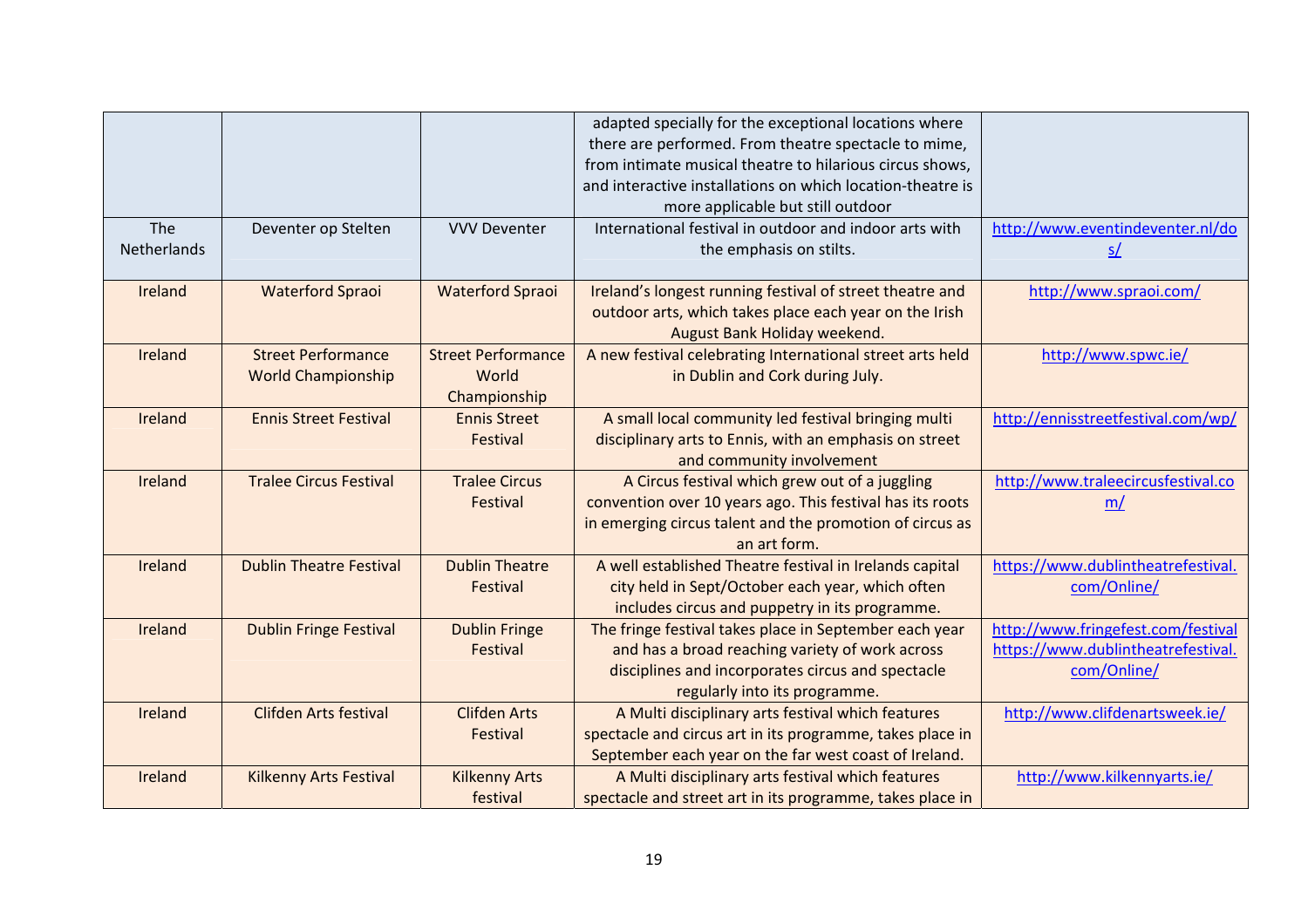|         |                                |                       | August each year in the heart of Medieval Kilkenny.            |                                   |
|---------|--------------------------------|-----------------------|----------------------------------------------------------------|-----------------------------------|
| Ireland | <b>Earagail Arts Festival</b>  | <b>Earagail Arts</b>  | A Multi disciplinary arts festival which features large        | http://www.eaf.ie/                |
|         |                                | festival              | scale spectacle, circus and street art in its programme,       |                                   |
|         |                                |                       | takes place over four weeks from June to July in the           |                                   |
|         |                                |                       | wilds of Donegal.                                              |                                   |
| Ireland | <b>Cork Midsummer Festival</b> | <b>Cork Midsummer</b> | A Multi disciplinary arts festival which features circus       | http://www.corkmidsummer.com/     |
|         |                                | Festival              | and street art in its programme, takes place over the          |                                   |
|         |                                |                       | last week of June in the beautiful city of Cork.               |                                   |
| Ireland | <b>Galway Arts Festival</b>    | <b>Galway Arts</b>    | A Multi disciplinary arts festival which features              | http://www.galwayartsfestival.com |
|         |                                | Festival              | spectacle, circus and street art in its programme, takes       |                                   |
|         |                                |                       | place in July in the colourful city of Galway.                 |                                   |
| France  | Festival international         | The Association       | The Association Eclat organizes the International              | www.aurillac.net                  |
|         | d'Aurillac                     | Eclat                 | Festival of Street Theatre in Aurillac since 1986 in           |                                   |
|         |                                |                       | August. Since 2004, she has a place of residence, Le           |                                   |
|         |                                |                       | Parapluie, National Center of Street Arts. It is the           |                                   |
|         |                                |                       | largest, in size, festival of street theater in France. It has |                                   |
|         |                                |                       | about 600 companies of which 20 are part of the official       |                                   |
|         |                                |                       | program each year. The others play in Off programm.            |                                   |
| France  | Festival Chalon dans la        | L'Abattoir, a         | Chalon dans la rue is a transnational festival of street       | www.chalondanslarue.com           |
|         | rue                            | National center of    | artists, taking place annually in Chalon sur Saône in          | www.labattoir.com.                |
|         |                                | street arts           | July.                                                          |                                   |
| France  | Vivacité                       | The Association       | The Association Atelier 231 organizes with the city            | www.atelier231.fr/fr/evenements/  |
|         |                                | Atelier 231           | council of Sotteville-lès-Rouen the Vivacité Festival in       | viva-cite.html                    |
|         |                                |                       | Sotteville-lès-Rouen since 1990 in June.                       |                                   |
| France  | Fest'Art                       | City Council of       | Fest'Art is an international Festival of street arts           | www.festarts.com                  |
|         |                                | Libourne              | organized by the city council of Libourne since 1991 in        |                                   |
|         |                                |                       | Libourne in august.                                            |                                   |
| France  | Les RIAS                       | <b>Association Le</b> | Les Rias is the appointment of street theater in Britain       | www.lesrias.com                   |
|         |                                | Fourneau in           | that gives pride to the creations by irrigating 8 of 16        |                                   |
|         |                                | relationship with     | towns of the Pays de Quimperlé. An unusual and                 |                                   |
|         |                                | the Communauté        | original contemporary festival that plays the territory,       |                                   |
|         |                                | de Communes du        | its urban, rural and coastal areas.                            |                                   |
|         |                                | Pays de Quimperlé     | Monumental forms, intimate shows, poetic moments,              |                                   |